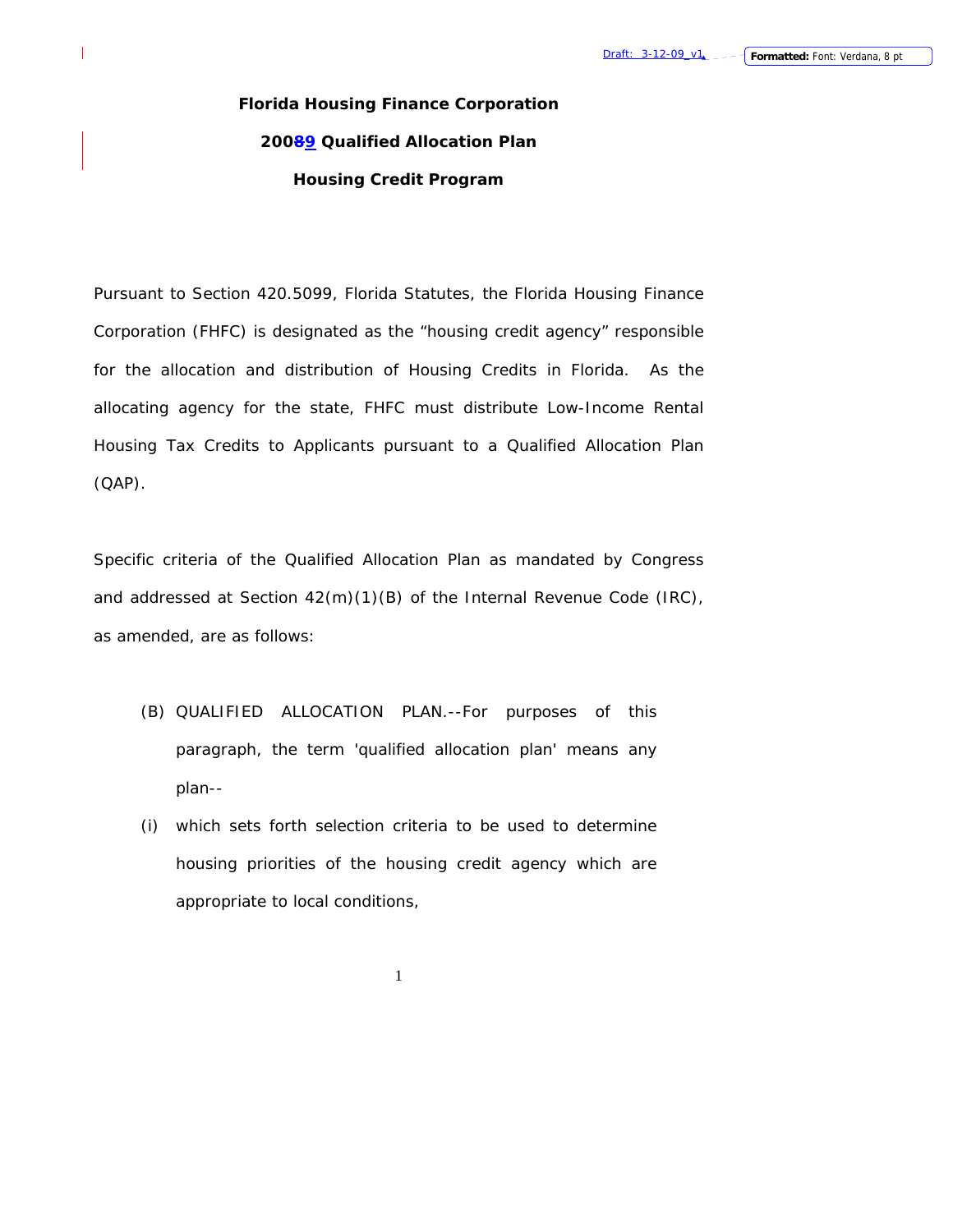- (ii) which also gives preference in allocating housing credit dollar amounts among selected projects to--
- (I) projects serving the lowest income tenants,
- (II) projects obligated to serve qualified tenants for the longest periods, and
- (III) projects which are located in qualified census tracts [as defined in subsection  $(d)(5)(C)$ ], and the development of which contributes to a concerted community revitalization plan, and
- (iii) which provides a procedure that the agency (or an agent or other private contractor of such agency) will follow in monitoring for noncompliance with the provisions of this section and in notifying the Internal Revenue Service of such noncompliance which such agency becomes aware of (C) CERTAIN SELECTION CRITERIA MUST BE USED.--The selection criteria set forth in a qualified allocation plan must include--
- (i) project location,
- (ii) housing needs characteristics,
- (iii) project characteristics including whether the project involves the use of existing housing as part of a community revitalization plan,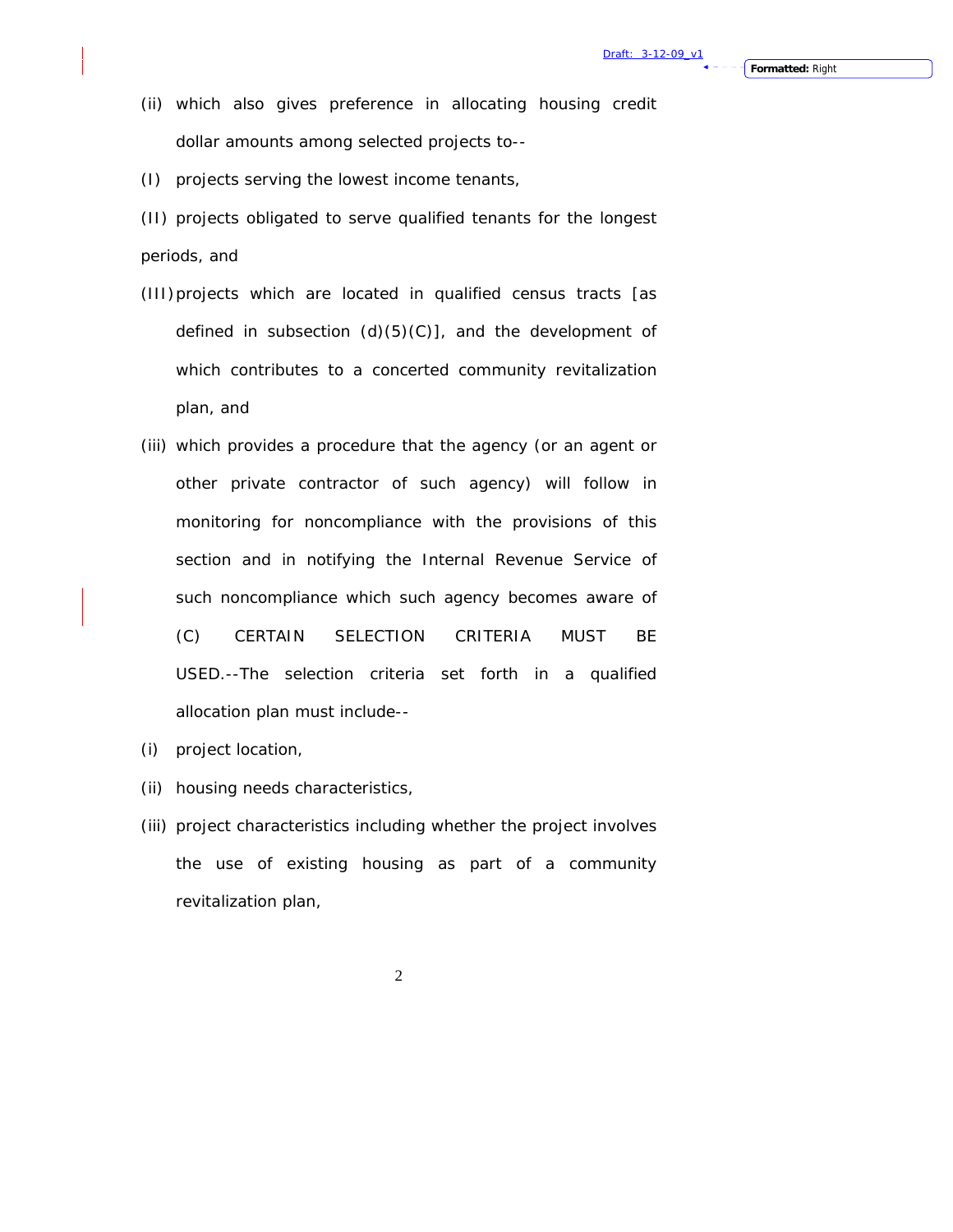**Formatted:** Right

(iv) sponsor characteristics,

(v) tenant populations with special housing needs,

(vi) public housing waiting lists,

(vii) tenant populations of individuals with children, and

(viii) projects intended for eventual tenant ownership

(ix) the energy efficiency of the project, and

(x) the historic nature of the project.

The Qualified Allocation Plan was developed based on IRC requirements and rental housing needs assessment studies conducted by independent vendors for FHFC.

The FHFC Board of Directors and the Governor of the State must approve the plan before its implementation.

All Developments will be reviewed if eligible pursuant to Rule Chapter 67-48, Florida Administrative Code, and evaluated pursuant to FHFC threshold, scoring and ranking criteria.

Prior to the issuance of a Housing Credit Allocation, a Development must be underwritten in accordance with Rule 67-48.0072, F.A.C., in order to determine the Development's feasibility, ability to proceed and the

3

**Formatted:** Bullets and Numbering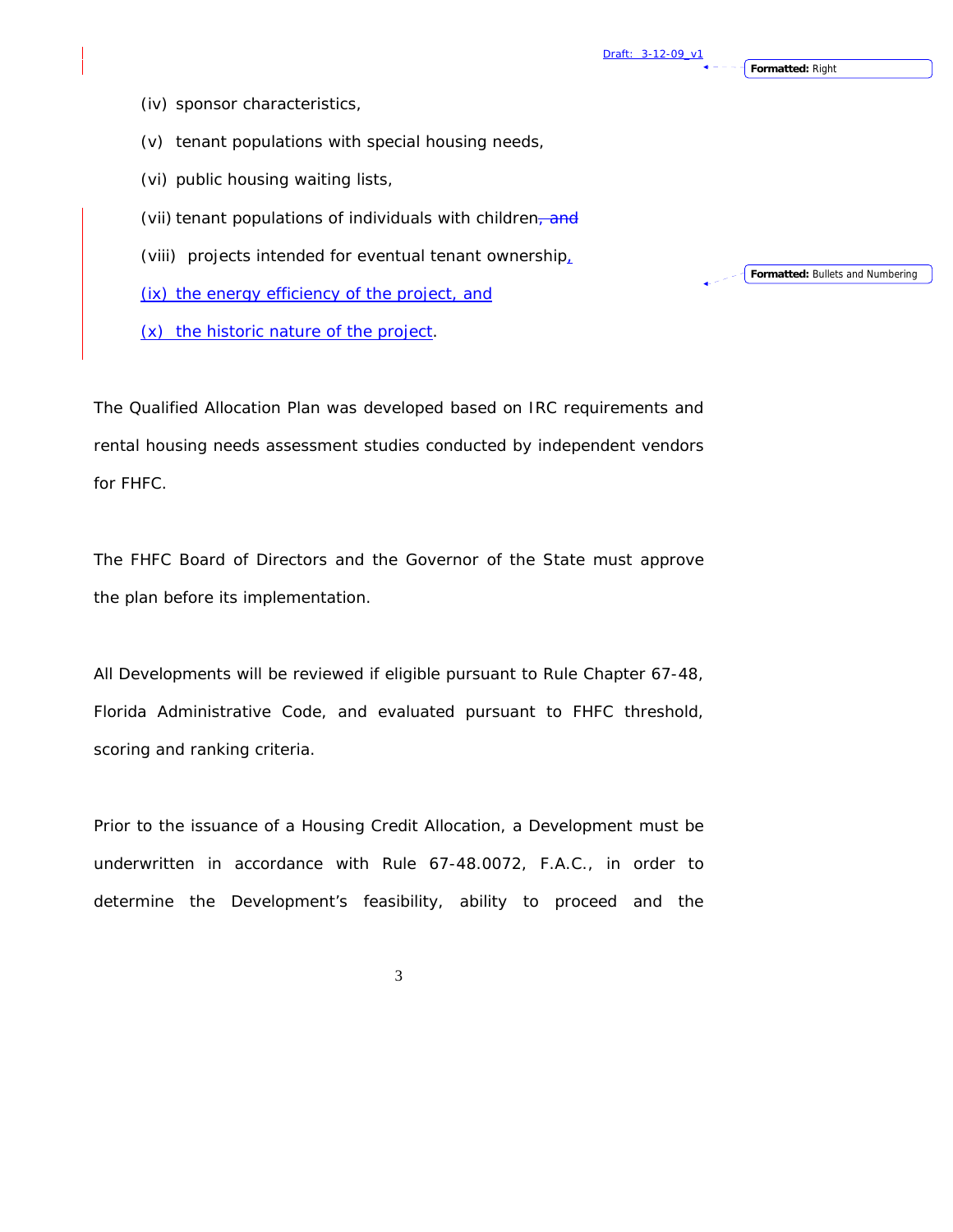appropriate Housing Credit amount, if any. FHFC shall issue Housing Credits in an amount no greater than the amount needed for the financial feasibility and viability of a Development throughout the credit period. The issuance of Housing Credits or the determination of any allocation amount in no way represents or purports to warrant the feasibility or viability of the Development by FHFC.

All capitalized terms not otherwise defined herein have the meanings set forth in Rule Chapter 67-48, Florida Administrative Code.

The 2008-2009 Housing Credit Allocation Authority will be awarded in accordance with the Universal Application Package and as follows:

1. Three hundred thousand dollars (\$300,000) in Housing Credits will be set aside for those Applicants that meet all of the following criteria: (1) select and qualify for the Rural Development designation; (2) meet the Application's threshold requirements; (3) receive a score of not less than  $604$  points for the proposed Development's Application and; (4) provide evidence to Florida Housing by October November 1, 2008-2009 of funding from United States Department of Agriculture Rural Development (USDA RD) programs RD 515, RD 514 and/or RD 516.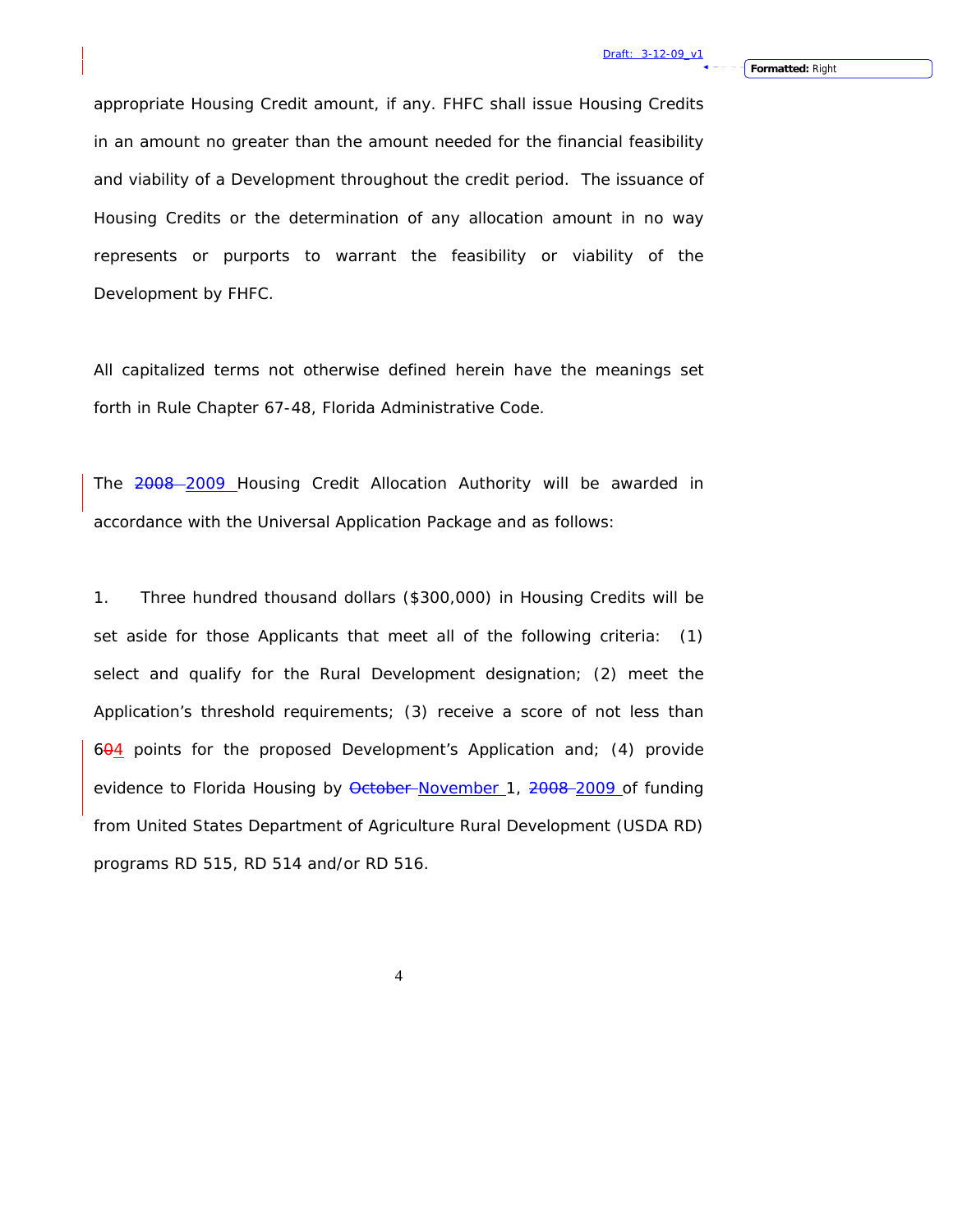a. Applicants that choose to compete within the RD Development Special Set-Aside will, to the extent not fully or partially funded in such Set-Aside, also be eligible to compete within the Geographic Set-Aside within which the Development is located (in the event of competition within the Geographic Set-Aside, a RD 514/516 Applicant shall be counted as a Farmworker/Commercial Fishing Worker Development).

b. Any Applicant partially funded under the RD Development Special Set-Aside shall receive a Binding Commitment to fund the balance of the amount of credits determined as needed, subject to the provisions of Section 146 hereof.

c. An Applicant that provides evidence that it has secured funding for its proposed Development from one or more of the following United States Department of Agriculture Rural Development (USDA RD) programs within 12 months prior to the Application Deadline, will receive funding preference within this Special Set-Aside over an Applicant that provides no such evidence: RD 515, RD 514 or RD 516.

d. Any remaining credits not designated for Developments within this Special Set-Aside will be distributed in accordance with Section 5 hereof.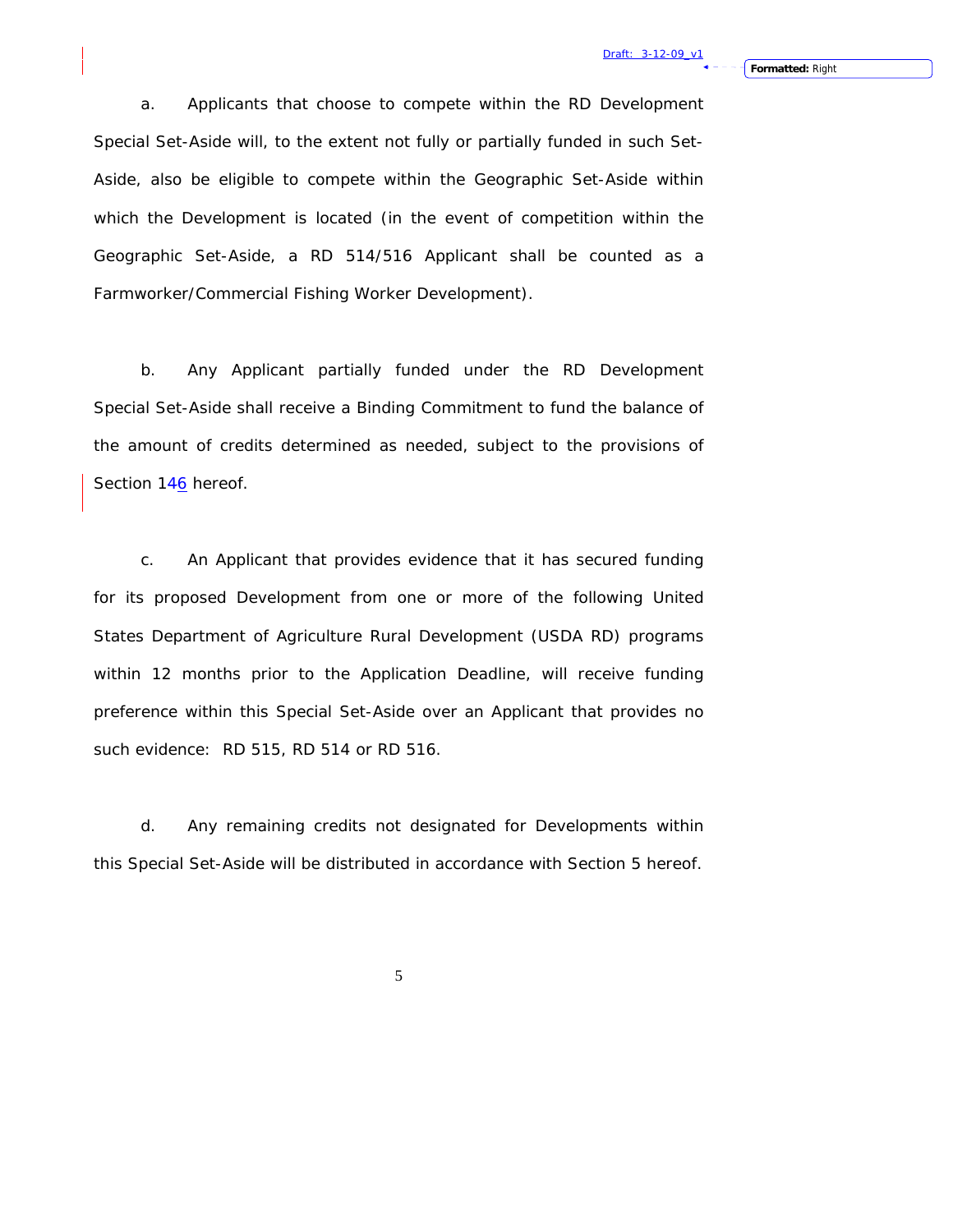2. FHFC will endeavor to allocate credits to not less than 180 set-aside units and if more than one Florida Keys Area Applicant is chosen for tentative funding, not more than 270 set-aside units to those Applicants that meet the following criteria: (1) select and qualify for the Florida Keys Area designation; (2) meet the Application's threshold requirements; and (3) receive a score of not less than 604 points for the proposed Development's Application.

Applicants that are only applying for Competitive Housing Credits and choose to compete as a Development in the Florida Keys Area will, to the extent not fully funded as a Development in the Florida Keys Area, also be able to compete within the Small County Geographic Set-Aside.

3. Four million dollars (\$4,000,000) in Housing Credits will be set aside for those Applicants that meet all of the following criteria: (1) select and qualify for the Preservation designation; (2) meet the Application's threshold requirements; and  $(3)$  receive a score of not less than  $604$  points for the proposed Development's Application.

a. Applicants that meet the above criteria and choose to compete as a Preservation Applicant will first compete within this Preservation Special Set-Aside and, to the extent not fully or partially funded, may also compete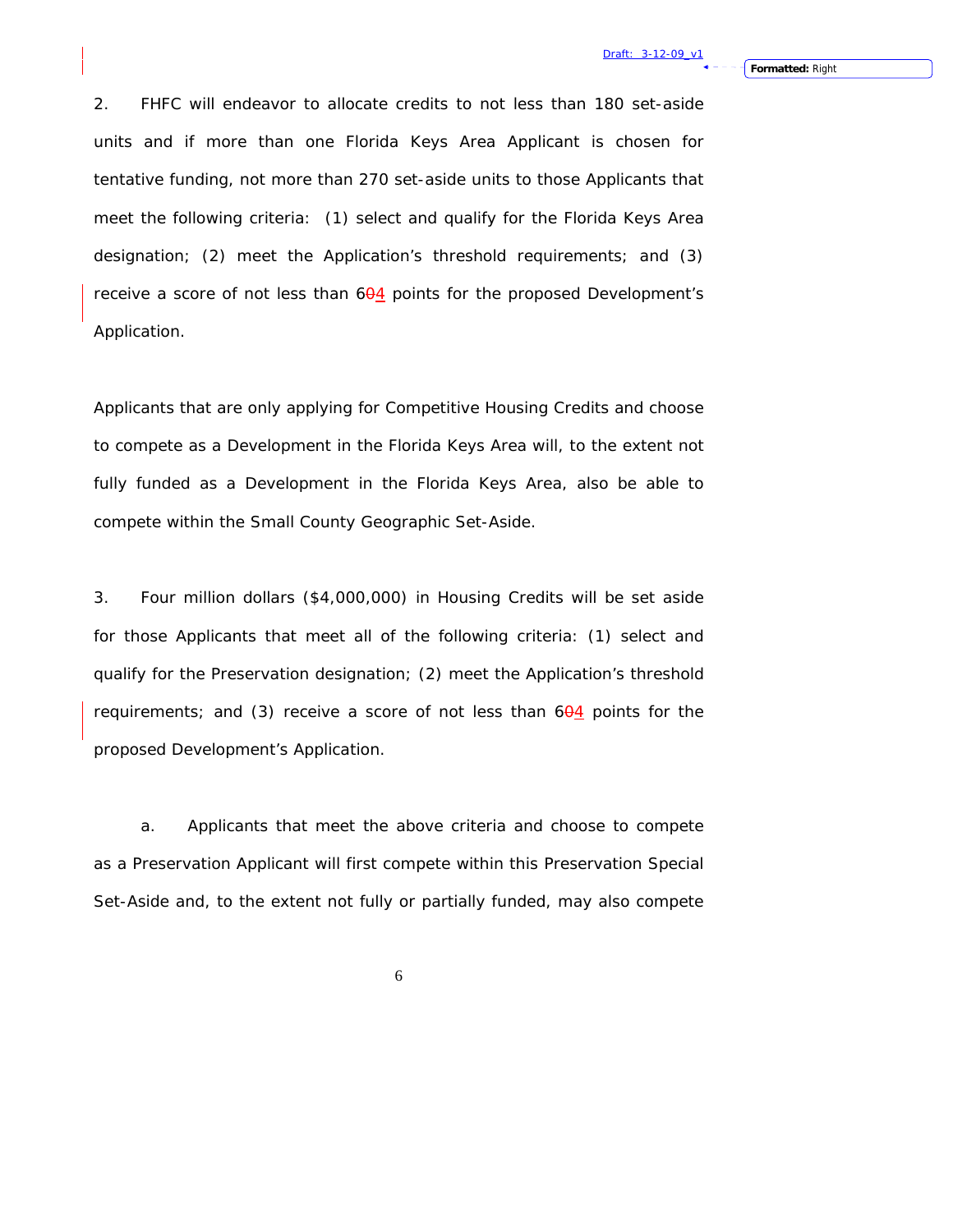within the Geographic Set-Aside within which such Development is located.

b. FHFC will attempt to fund one (1) Development in as many different counties as possible with preference first given to Developments with project-based rental assistance (PBRA) units equal to 50 percent or more of the total units in the Development.

c. Any Applicant partially funded under this Special Set-Aside shall receive a Binding Commitment to fund the balance of the amount of credits determined as needed, subject to the provisions of Section 164 hereof.

d. Any remaining credits not designated for Developments in this Special Set-Aside, in accordance with the preceding established procedure, will be distributed in accordance with Section 5 hereof.

4. The Geographic Set-Aside distributions are based on the most recent statewide market study:

> Large County Allocation Authority: \_\_\_\_\_\_62% Medium County Allocation Authority: 34% Small County Allocation Authority: \_\_\_\_\_4%

5. As of the date the FHFC Board approves final ranking, any returned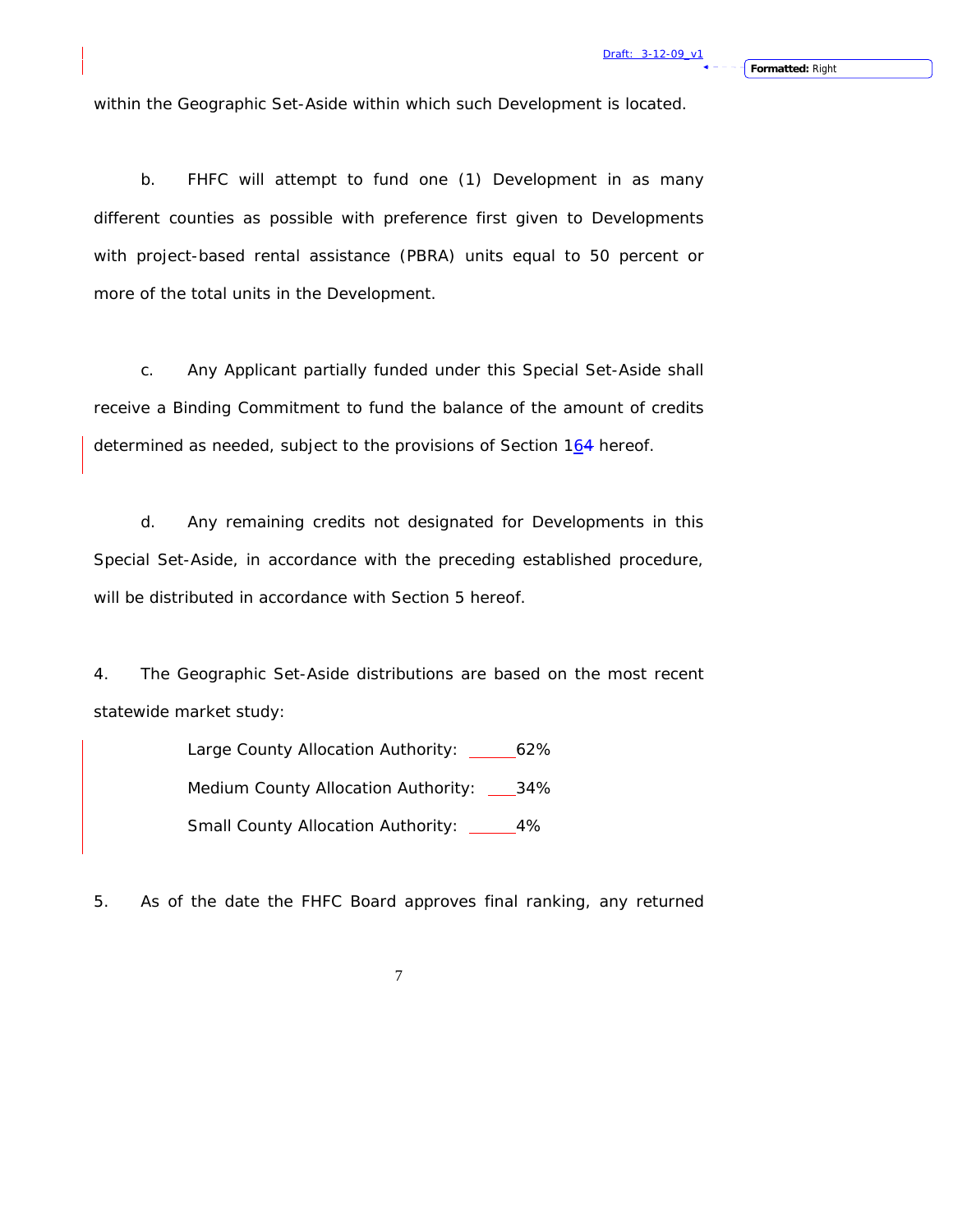Housing Credits (with the exception of those deemed returned under Section 10 hereof) plus the Housing Credit Allocation Authority received based on the per capita calculation plus any Housing Credits received from the National Pool, less any amount obligated to be allocated pursuant to existing commitments, less the amount of Housing Credits tentatively allocated to those Applicants in the Competitive HC Florida Keys Area Special Set-Aside, less the amount of Housing Credits tentatively allocated to those Applicants in the Preservation Special Set-Aside, less the amount of Housing Credits tentatively allocated to those Applicants in the RD Development Special Set-Aside, and less the amount of Housing Credits tentatively allocated to those Applicants in the SAIL Homeless Special Set-Aside, will be allocated pursuant to the set-asides described in Section 4 above and subject to Sections 6 and 7 below.

6. FHFC will endeavor to allocate not less than  $12-15$  percent of the  $2008$ 2009 Allocation Authority amount (per capita allocation plus returned Housing Credits plus any National Pool Housing Credits received) as of the date the Board approves final ranking for Developments with Applicants qualified as Non-Profit pursuant to Rule Chapter 67-48, F.A.C., whose Applications have met threshold requirements. FHFC is required by Section 42, IRC, to allocate not less than 10 percent of its Allocation Authority to qualified Non-Profits. FHFC has determined that an initial allocation of  $\frac{42.15}{ }$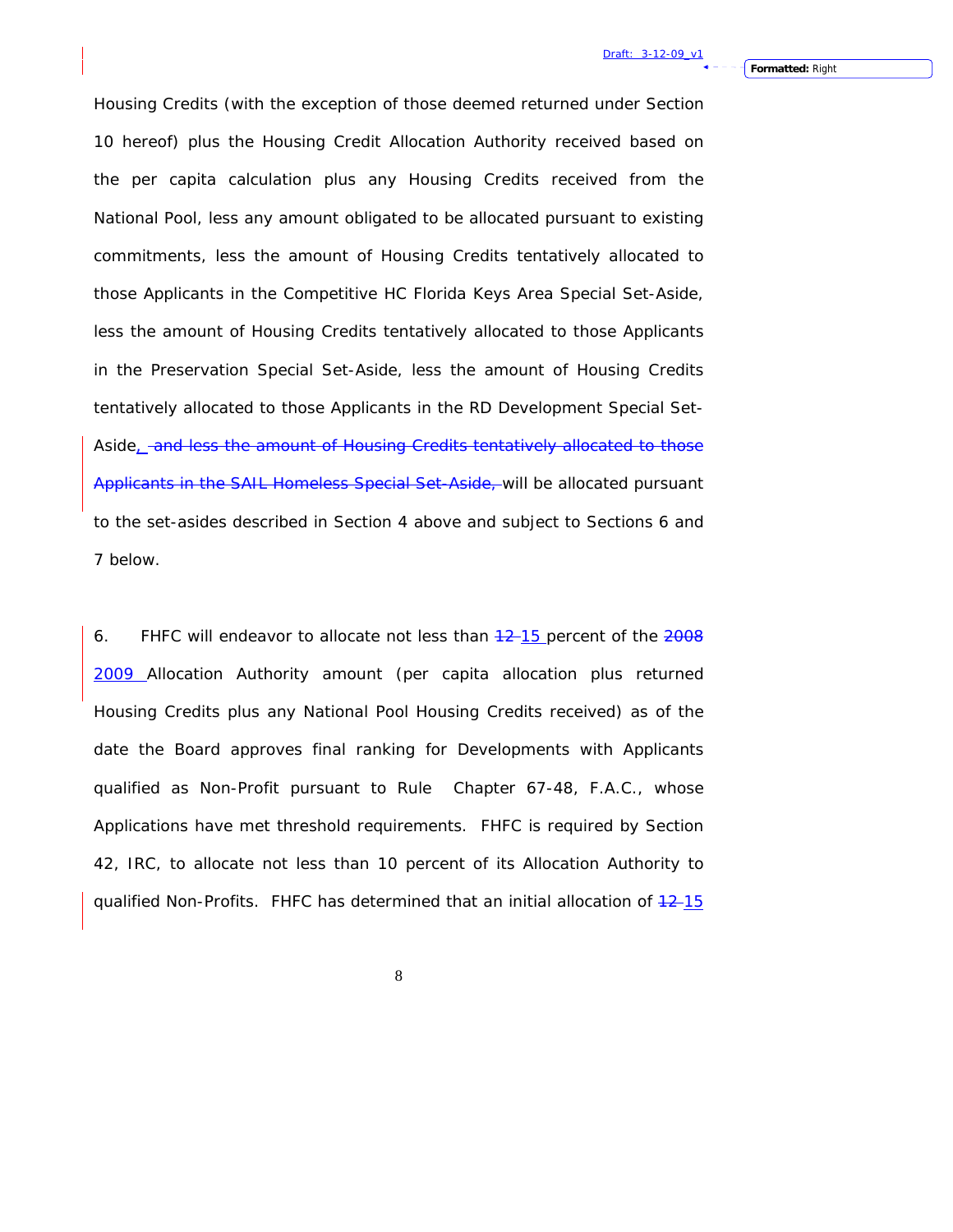percent to qualified Non-Profits will help ensure that the 10 percent requirement will be met in the event that all Developments included in the initial  $12$ -15 percent do not receive an allocation. FHFC will endeavor to accomplish this goal by following the procedures stated in the Ranking and Selection Criteria section of the Universal Application Instructions.

a. When a Non-Profit Applicant is to receive a Binding Commitment for credits from future Allocation Authority, FHFC shall only include the 2008 2009 credits actually allocated, and not the amount of the Binding Commitment, to determine compliance with the  $+2$ -15 percent goal. FHFC shall include in such  $12-15$  percent calculation any  $2008 - 2009$  credits allocated or to be allocated pursuant to a commitment.

b. No more than 90 percent of the 2008-2009 Allocation Authority, including any Housing Credits received from the 2008-2009 National Pool, will be allocated to Applicants which do not qualify as Non-Profit Applicants. Unless otherwise determined by the Corporation, credits returned after September 30, 2008 2009 will be added to the Allocation Authority for 20092010.

c. In the event it is determined that the 10 percent minimum for Non-Profit Applicants will not be met because a Non-Profit Applicant selected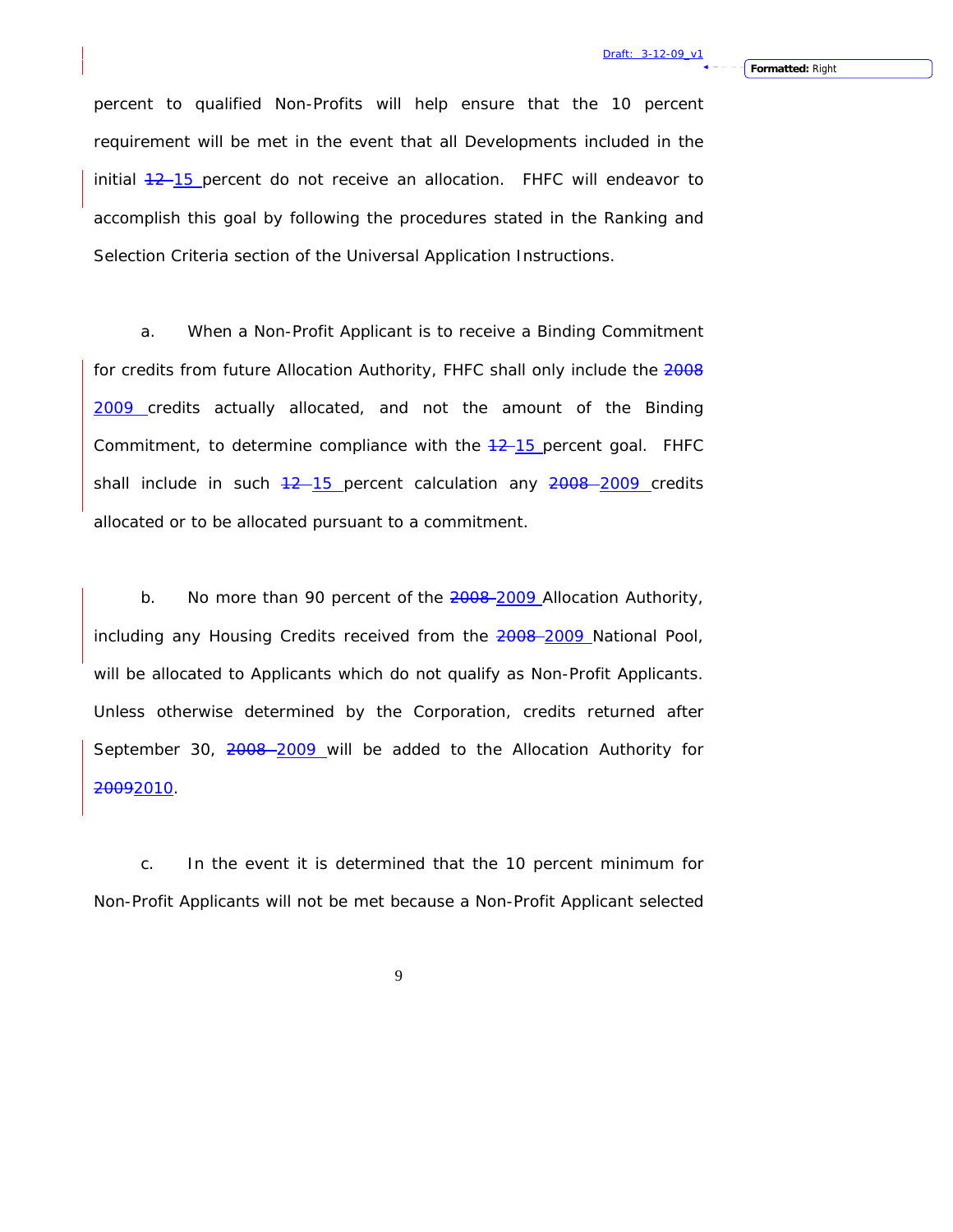for tentative funding will not be funded (determined before or after October 1, 20082009), the 2008-2009 credits that were to be allocated to that Non-Profit Applicant will be tentatively allocated, subject to eligible Non-Profit Applicant availability, (a) to Non-Profit Applicants receiving a partial allocation in the following order of Set-Asides: (i) Large County, (ii) Medium County, (iii) Small County, (iv) Preservation, and (v) RD Development, and then (b) to fund the next highest scoring, eligible Non-Profit Application regardless of Set-Aside until all available Housing Credits are allocated. If the remaining Allocation Authority after application of the foregoing is not sufficient to fully fund the next highest scoring, eligible Non-Profit Application not previously funded, such Applicant shall be entitled to a Binding Commitment for the unfunded balance, without regard to the limitations imposed by Section 146 hereof. If there is an insufficient number of eligible Non-Profit Applicants, either partially funded or unfunded, to tentatively allocate all of the Housing Credits made available by a decision not to fund a Non-Profit Applicant that was previously selected for tentative funding, those credits that could not be tentatively allocated to Non-Profit Applicants will be tentatively allocated, subject to Section 6.b. hereof, in accordance with Section 9 hereof.

If additional Allocation Authority becomes available after the Board approves final ranking, either through the National Pool or by prior years' credits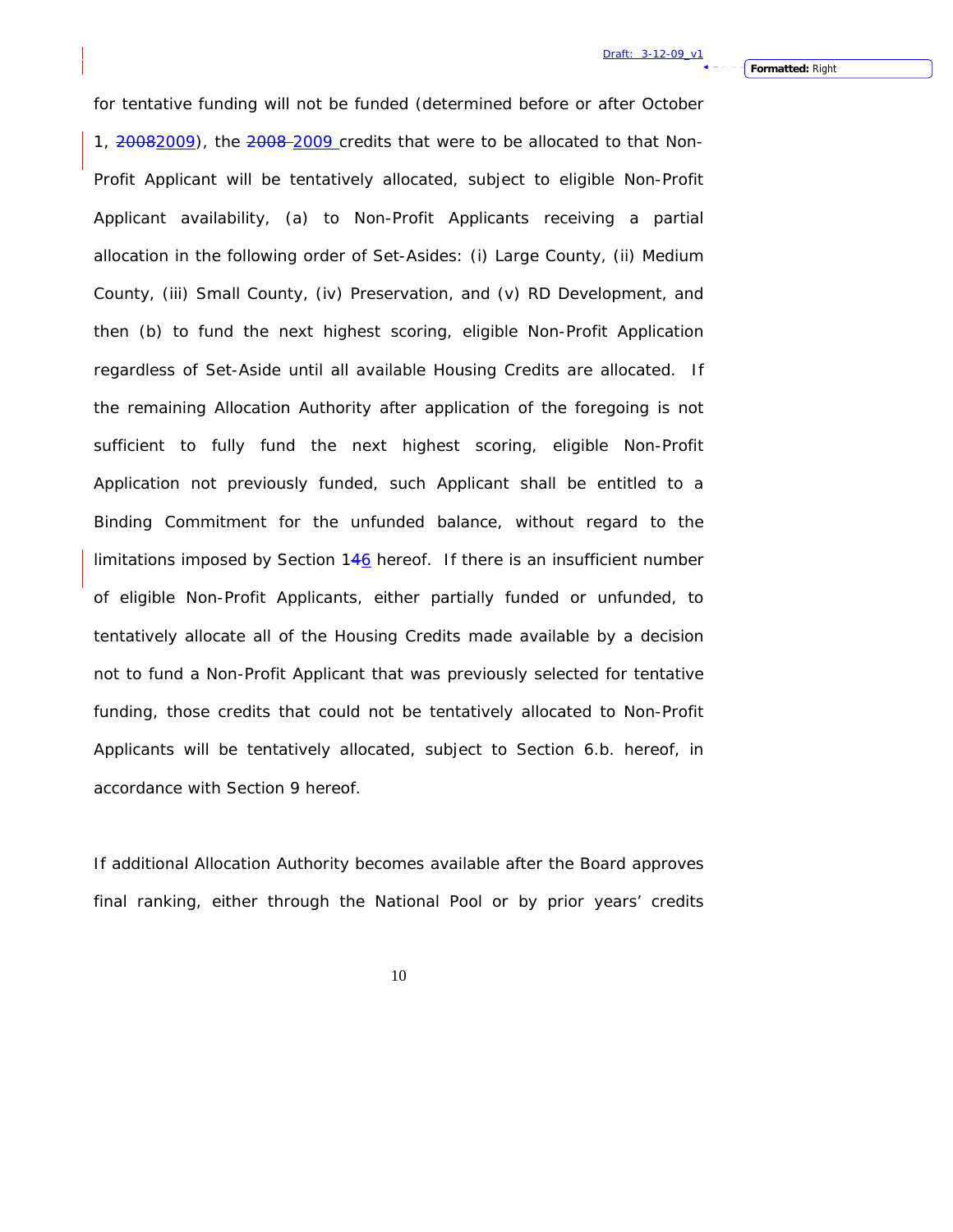returned before October 1, 2008-2009 or by both, or by National Pool credits received after October 1, 20082009, and this causes the percentage of credits to be allocated to Non-Profits to drop below 10 percent of the new total Allocation Authority, then the amount needed to bring the percentage back up to the 10 percent minimum will be computed. The additional credit amount minus the amount needed to meet the 10 percent minimum will be allocated in accordance with Section 8 or Section 9, as applicable. The amount needed to meet the 10 percent minimum will be tentatively allocated, subject to eligible Non-Profit Applicant availability, (a) to Non-Profit Applicants receiving a partial allocation in the following order of Set-Asides: (i) Large County, (ii) Medium County, (iii) Small County, (iv) Preservation and (v) RD Development, and then (b) to fund the next highest scoring, eligible Non-Profit Application regardless of Set-Aside until all available Housing Credits are allocated. If the last remaining Allocation Authority after application of the foregoing is not sufficient to fully fund the next highest scoring, eligible Non-Profit Application not previously funded, such Applicant shall be entitled to a Binding Commitment for the unfunded balance, without regard to the limitations imposed by Section  $146$  hereof. If there is an insufficient number of eligible Non-Profit Applicants, either partially funded or unfunded, to tentatively allocate all the credits to, the unallocated credits will be carried forward to the following year.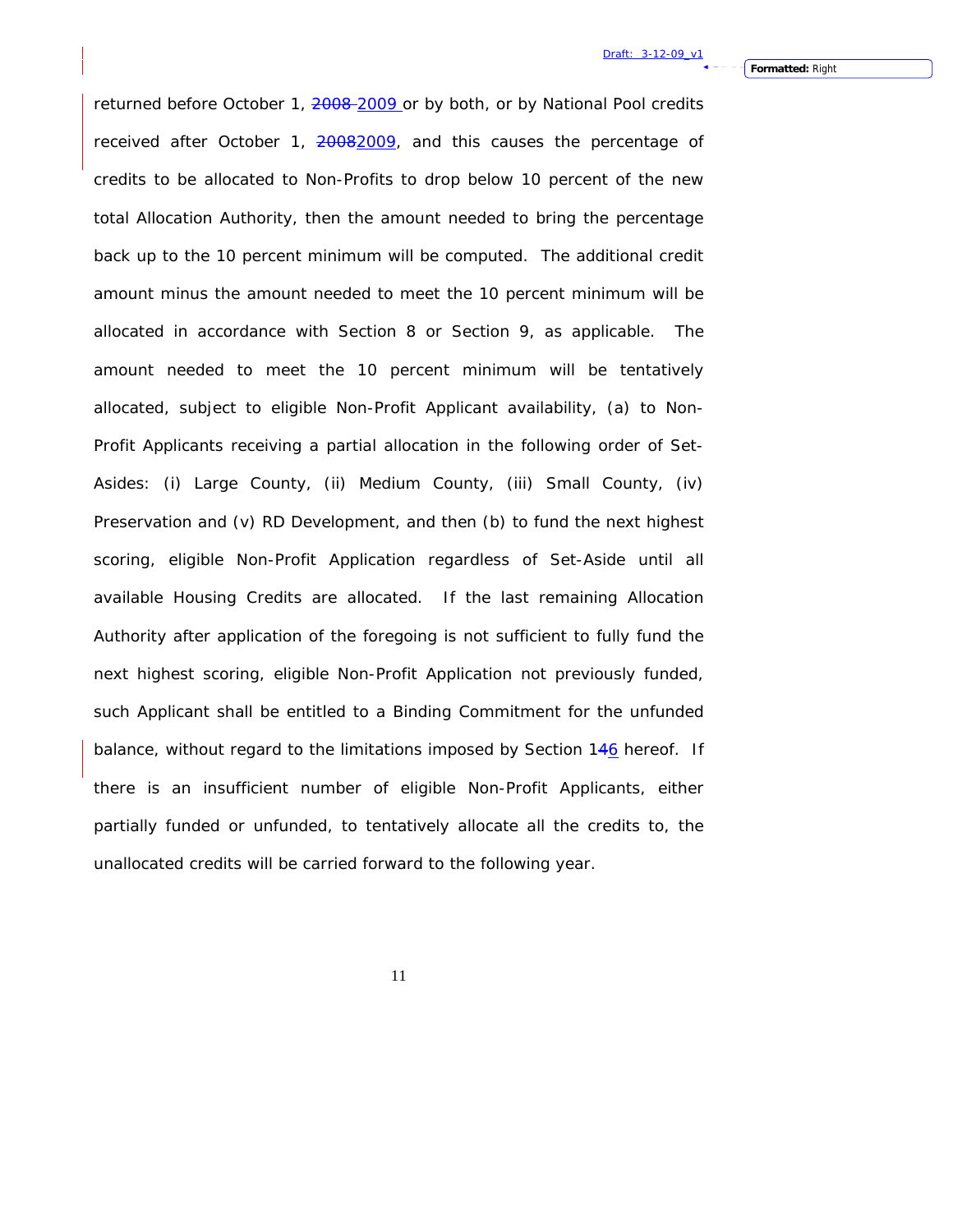d. After the  $15\frac{1}{2}$  percent Non-Profit goal has been realized, remaining Applications from Non-Profit Applicants shall compete with all other Applications in the HC Program for remaining Allocation Authority, if eligible under the Universal Application Package.

7. FHFC's goal is to have a diversified rental housing portfolio. Therefore, its targeting goal is to allocate credits, regardless of Geographic Set-Aside and to the extent such targeting goals can be met in accordance with these procedures, to a minimum of: one (1) Elderly Development, which may consist of an Assisted Living Facility licensed pursuant to Section 429.01 through 429.54 F.S., two (2) Farmworker/Commercial Fishing Worker Developments in addition to any USDA RD 514/516 Developments funded under the RD Development Special Set-Aside, two (2) Urban In-Fill Developments, two (2) Homeless Developments, and one (1) Hope VI Development. Developments will be classified as Elderly, Farmworker/Commercial Fishing Worker, Homeless, Urban In-Fill, and/or Hope VI only to the extent so selected and qualified within the Universal Application Package. A USDA RD 514/516 Development moved to compete within its respective Geographic Set-Aside will be designated a Farmworker/Commercial Fishing Worker Development.

The targeting goals will be achieved in accordance with the procedures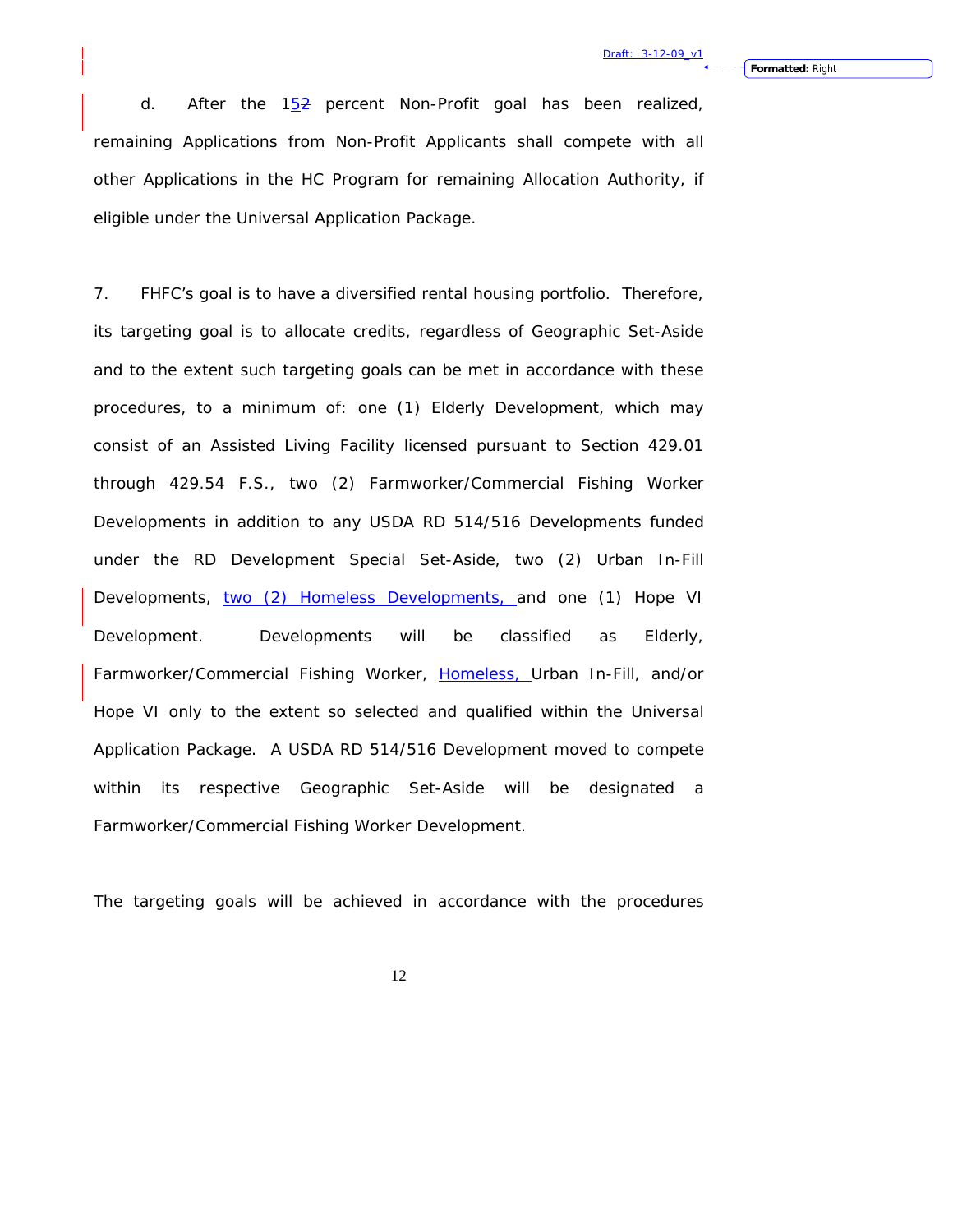outlined in the Universal Application Instructions.

8. Any unused Allocation Authority within a Set-Aside as provided in Section 5 herein will be tentatively allocated in accordance with the Universal Application Instructions. In the event the Board approves final ranking before September 30, 20082009, any additional Allocation Authority received by FHFC from the National Pool or returned Housing Credits between the date the Board approved final ranking and October 1,  $20082009$ , will be used subject to Section 6.c. hereof, (a) to fund any Development that has been partially funded (excluding Applicants not funded because their total Allocation request exceeds the permissible Binding Commitment limit set forth in Section 146 hereof) in the following order of Set-Asides: (i) Large County, (ii) Medium County, (iii) Small County, (iv) Preservation and (v) RD Development, and then (b) to fund the next highest scoring, eligible Application regardless of which of the above stated Set-Asides it is in until all available Housing Credits are allocated. **If the** next highest ranked eligible application also requested Credits will only be offered to that Application if SAIL funds are also available at that time. If the last remaining Allocation Authority after application of the foregoing is not sufficient to fully fund the next highest scoring, eligible Application, such Applicant shall be entitled to a Binding Commitment for the unfunded balance, without regard to the limitation imposed by Section 146

**Formatted:** Underline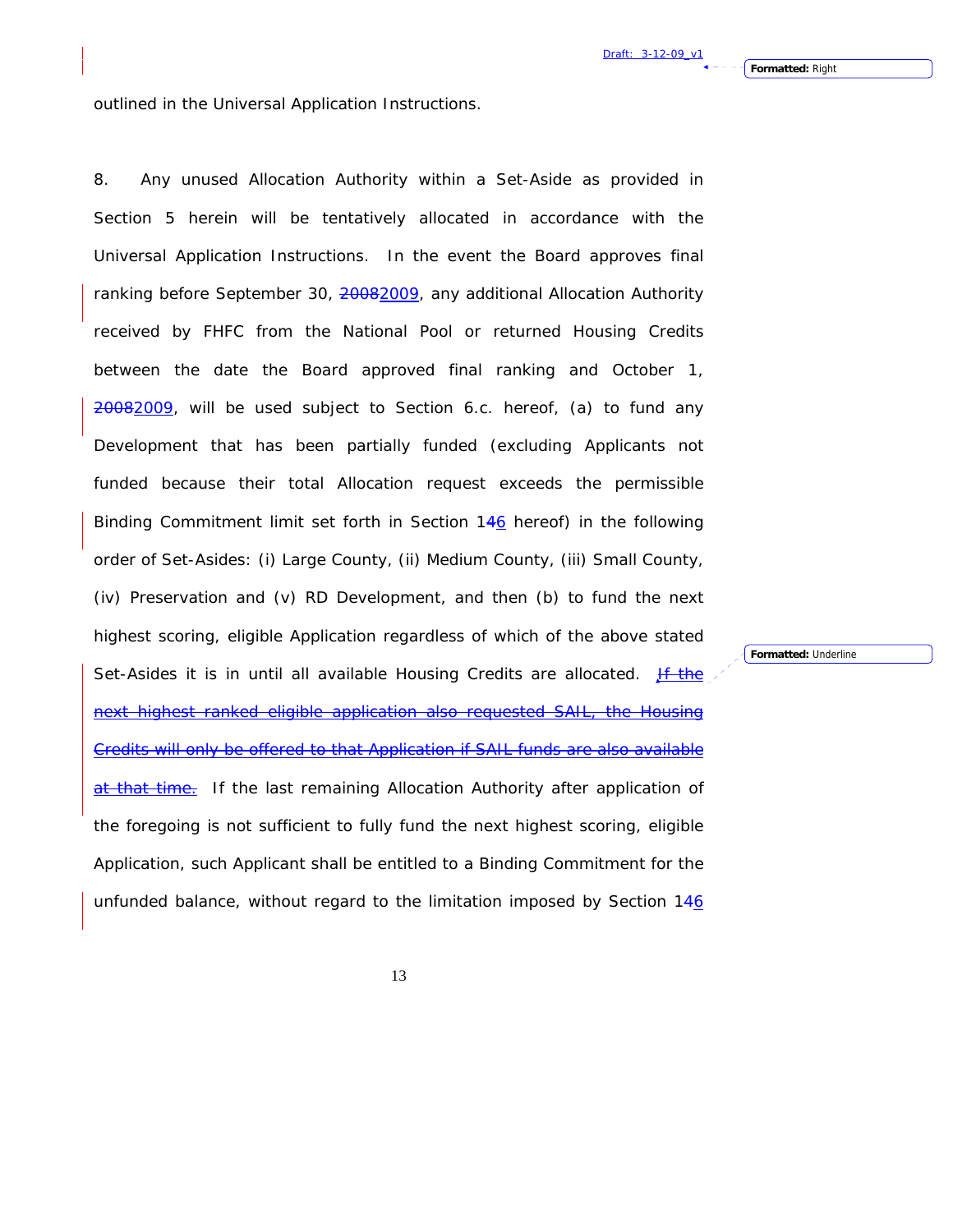hereof.

9. Unless the Board approves otherwise, Aany Allocation Authority received on or after October 1, 20082009, or such later date as the Board approves final ranking, including any received due to a tentatively funded Applicant withdrawing or otherwise failing to proceed, will be used, subject to the provisions of Section 6.c. hereof, (i) to fully fund any Application that has been partially funded by the method described in Section 8 above and then (ii) applied to the 2009-2010 Housing Credits Funding Cycle; provided that any such Allocation Authority received which, if after application of (ii) above would cause FHFC to be above the de minimis requirements for use of allocation necessary to participate in the National Pool, shall instead be applied as provided in Section 8 above. Subject to Section 6.c. above no further effort will be made to achieve the 2008-2009 targeting goals with any such additional Allocation Authority. If the 10 percent Non-Profit requirement has been met at the time such additional Allocation Authority is received, no further effort will be made to achieve the Non-Profit goal or revise any previous adjustment of Applicant rankings necessary to achieve such goal. If any post-September Allocation Authority remains, it shall be treated in accordance with IRS Regulation 1.42-14.

10. Notwithstanding any other provision of this QAP, where a Development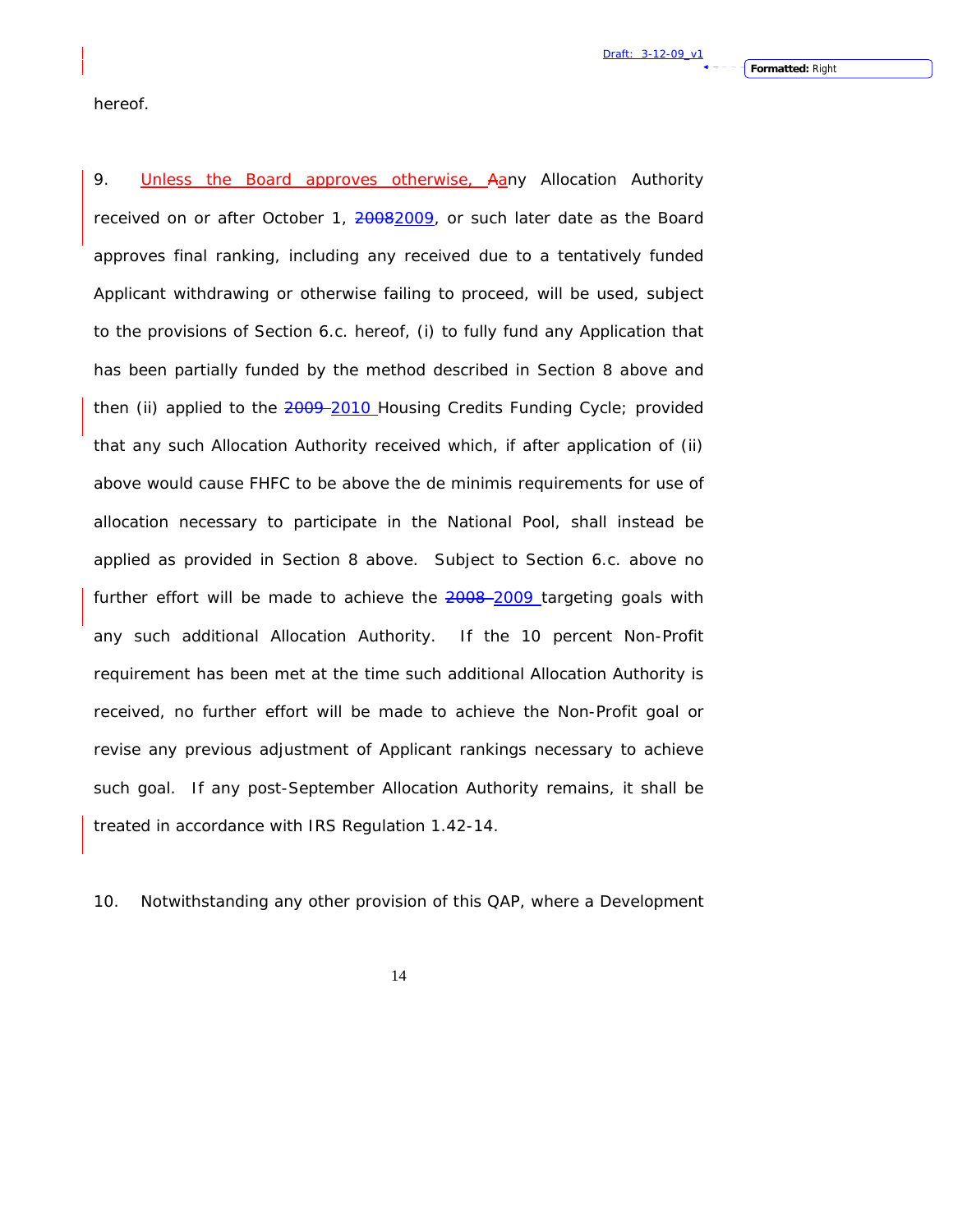has not been placed in service by the date required or it is apparent that a Development will not be placed in service by the date required, such failure is due to circumstances beyond the Applicant's control, and the Applicant has returned its Housing Credit Allocation in the last calendar quarter of the year in which it was otherwise required to be placed in service, the Corporation may reserve allocation in an amount not to exceed the amount of Housing Credits returned, and may allocate such Housing Credits to the Applicant for the year after the year in which the Development was otherwise required to be placed in service, provided the following conditions have been met: (i) the sponsor must have provided written notice to the Corporation, describing the circumstances, all remedial measures attempted by the Applicant to mitigate the delay, and any other pertinent information, prior to returning the allocation; and (ii) the Executive Director must find and determine that the delay was caused by circumstances beyond the Applicant's control, that the sponsor exercised due diligence in seeking to resolve the circumstances causing delay, that the Development in all respects, except time placed in service, still meets the conditions upon which the Housing Credits were originally allocated, and that the Development is still desirable in terms of meeting affordable housing needs.

11. Any Application receiving a partial Housing Credit Allocation will receive a Binding Commitment for the remaining amount as determined by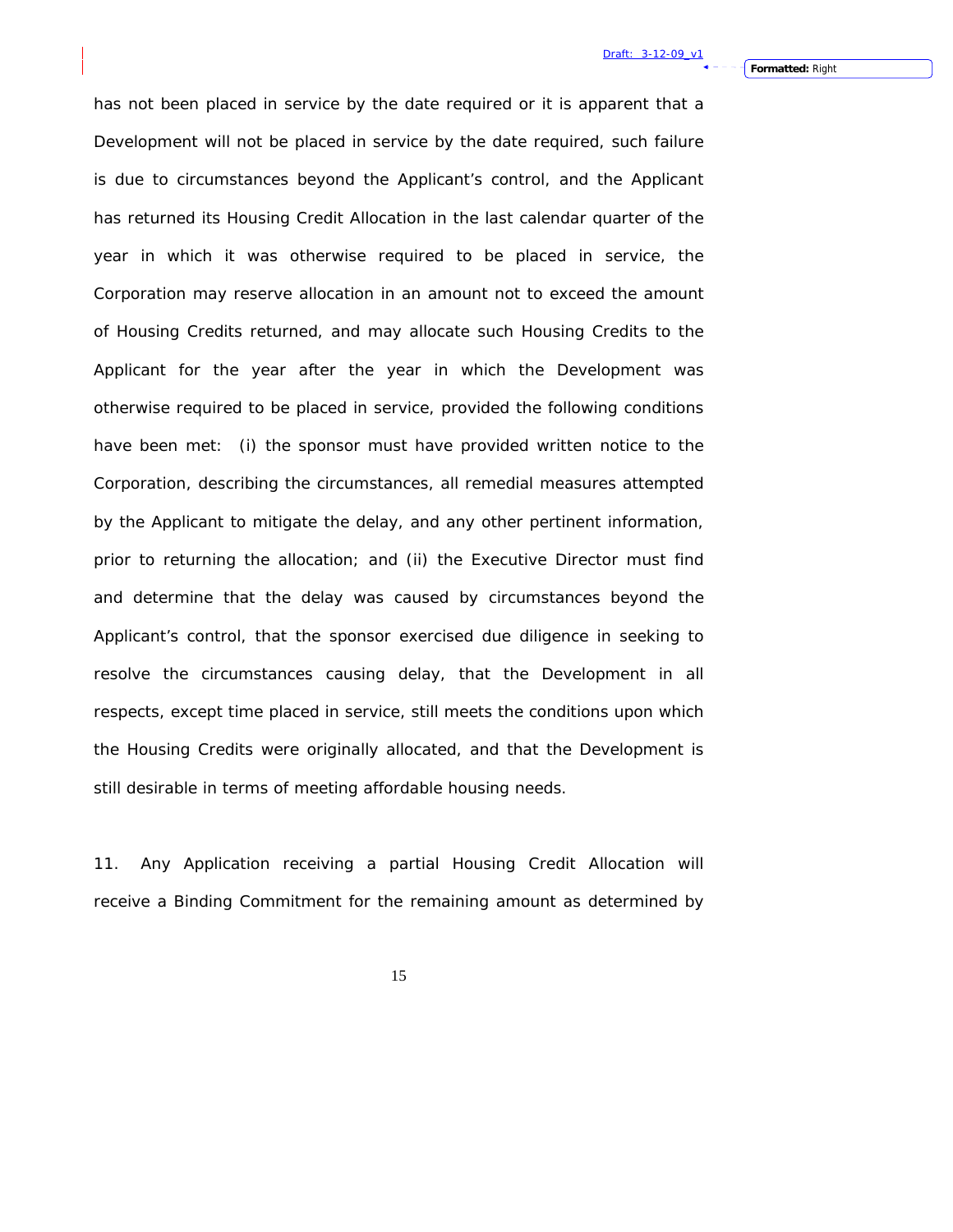**Formatted:** Right

FHFC's Credit Underwriter and approved by FHFC, subject to the provisions of Section 146 hereof.

12. Distribution of the Housing Credit Allocation Authority available at the time of ranking will be limited to no more than 50 percent being awarded to any one county, except if needed to meet the Non-Profit goal referenced in Section 6 herein. This provision is as further outlined in the Ranking and Selection Criteria section of the Universal Application Instructions.

13. In the event of a disaster declared by the federal or state government, any Allocation Authority not preliminarily allocated, as well as any authority remaining after November 1, 20082009, may be diverted to one or more federally or state declared disaster areas.

14. In order for the Corporation to implement the provisions of The Recovery and Reinvestment Act of 2009 (the "2009 Stimulus Act"), any funds received pursuant to the 2009 Stimulus Act may be allocated by a competitive request for proposal or competitive application process as approved by the Board. Any such process will be governed by Section 42, IRC, and Chapter 67-48, F.A.C., as applicable, or, an emergency rule authorized by the Florida Legislature specifically for the 2009 Stimulus Act, if any.

14.

16

**Formatted:** Bullets and Numbering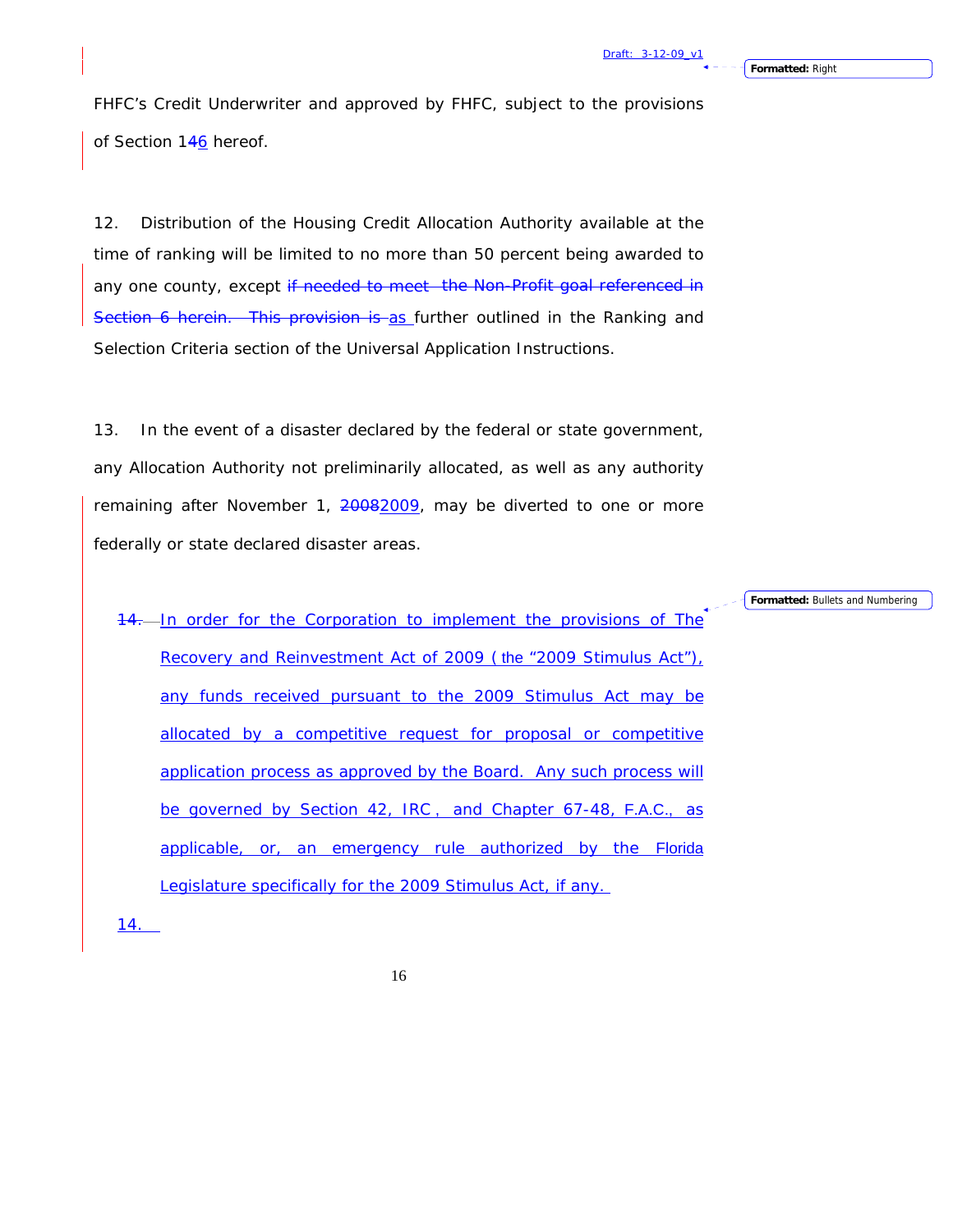Hanging: 0.5"

145. Due to a reduction in state funding pursuant to Chapter 2009-1, Laws of Florida, the Corporation may award Housing Credits from the 2009 or 2010 Housing Credit Allocation Authority to Developments that have been adversely affected by the de-obligation of previously awarded SAIL funds. Any such award of Housing Credits shall be allocated by either a request for proposal or application process as approved by the Board.

| لممر | Formatted: Font: Verdana, 12 pt |
|------|---------------------------------|
|      | Formatted: Font: Verdana, 12 pt |
|      | Formatted: Font: Verdana, 12 pt |

**Formatted:** Font: Verdana, 12 pt **Formatted:** Indent: Left: 0",

**Formatted:** Font: Verdana, 12 pt

16. Except as otherwise set forth herein and except for commitments **Formatted:** Indent: Left: 0", Hanging: 0.5"

awarded pursuant to Rule 67-48.005, F.A.C., no Binding Commitment shall be awarded for an amount in excess of 40 percent of the Applicant's total allocation request.

 $1\overline{75}$ . No adjustments will be made to achieve the Special Set-Asides and, with the exception of the provisions stated in Section 6.c., Competitive HC Goals stated in the Universal Application Package, if the Executive Director or the Board of Directors determines, based on a negative recommendation from the Credit Underwriter, that an Application chosen for tentative funding should not receive a Housing Credit Allocation.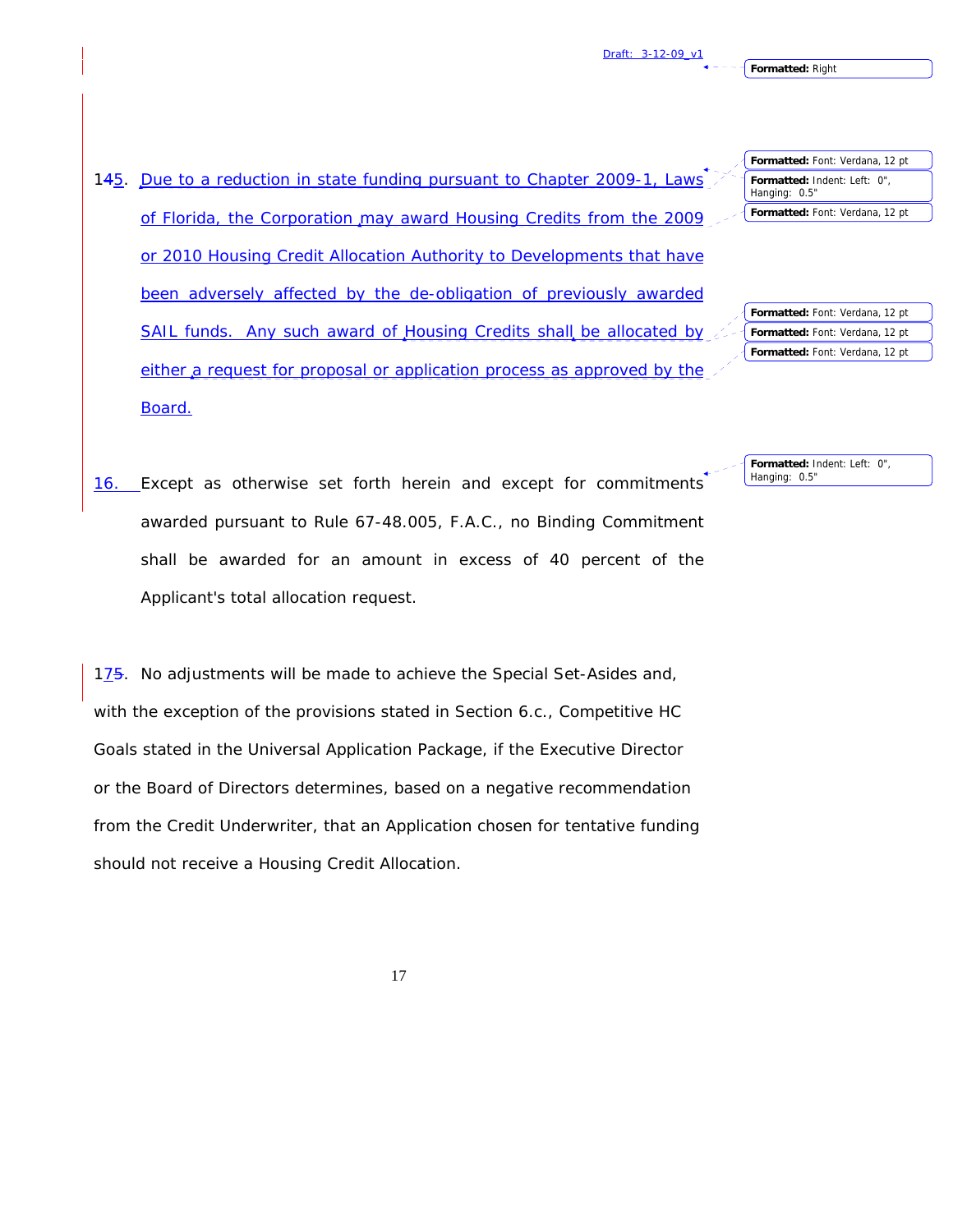186. Housing Credits will be allocated in accordance with the 2007-2008 Qualified Allocation Plan until the 2008 2009 Qualified Allocation Plan becomes effective.

 $197.$  In the event the Florida Legislature allocates hurricane recovery funding to Florida Housing Finance Corporation, a portion of the 2008-2009 or 2009-2010 Housing Credit Allocation Authority may be allocated to be used in conjunction with said hurricane recovery funds. Once determined that hurricane recovery funds have been allocated, the process for allocating the 2008-2009 Housing Credits and/or awarding credits from the 2009-2010 Housing Credit Allocation Authority will be approved by the Board of Directors and adopted by rule.-

2018. As of the date the FHFC Board approves final ranking, FHFC may award Housing Credits from the 2009-2010 Housing Credit Allocation Authority. Unless the FHFC Board approves a greater amount,  $F$ the amount of the 2009 2010 Housing Credit Allocation Authority to be awarded will be the amount of 2008-2009 Housing Credits forward allocated in 2007-2008 minus any returned Housing Credits. For any Application awarded Housing Credits from the 2009-2010 Housing Credit Allocation Authority, the Carryover Allocation will reflect the same placed-in-service deadline requirements as the Applications awarded Housing Credits from the 2008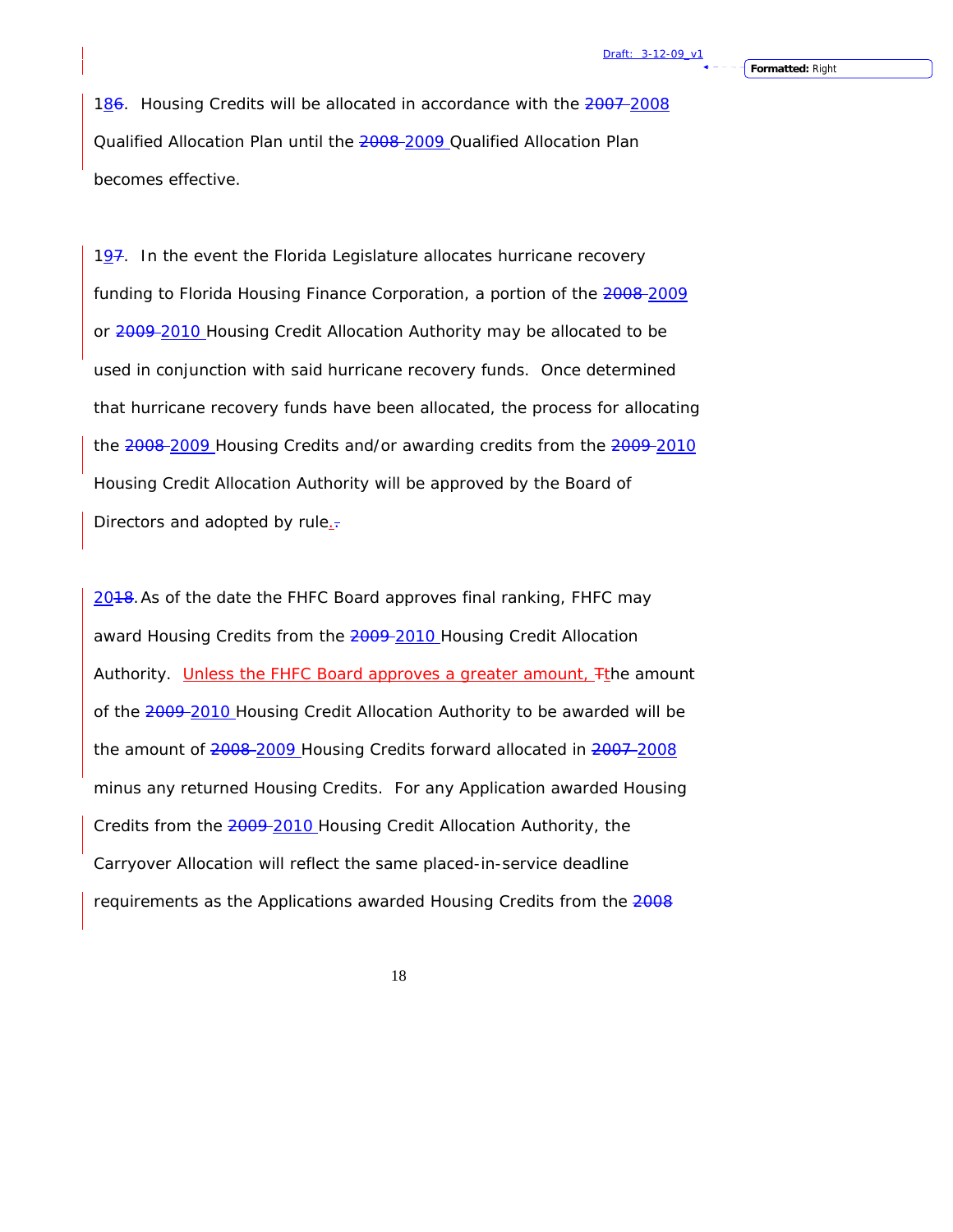2009 Housing Credit Allocation Authority. If a Development has received a tentative award of  $2009 - 2010$  Housing Credits and chooses not to move forward, the amount tentatively awarded will be returned to the 2009-2010 Housing Credit Allocation Authority and no further 2009-2010 Housing Credits will be awarded prior to the 2009-2010 Universal Cycle.

#### **I. Selection Criteria**

Upon receipt of a completed Universal Application Package for Housing Credits pursuant to FHFC rule requirements and notification of an open credit allocation cycle, FHFC shall score and rank the Universal Application according to the following required selection criteria and the priorities set forth in Part II below.

#### A. Location

- \* Developments which are located in qualified Urban In-Fill areas will be targeted.
- \* Developments located in the Florida Keys Area will be targeted.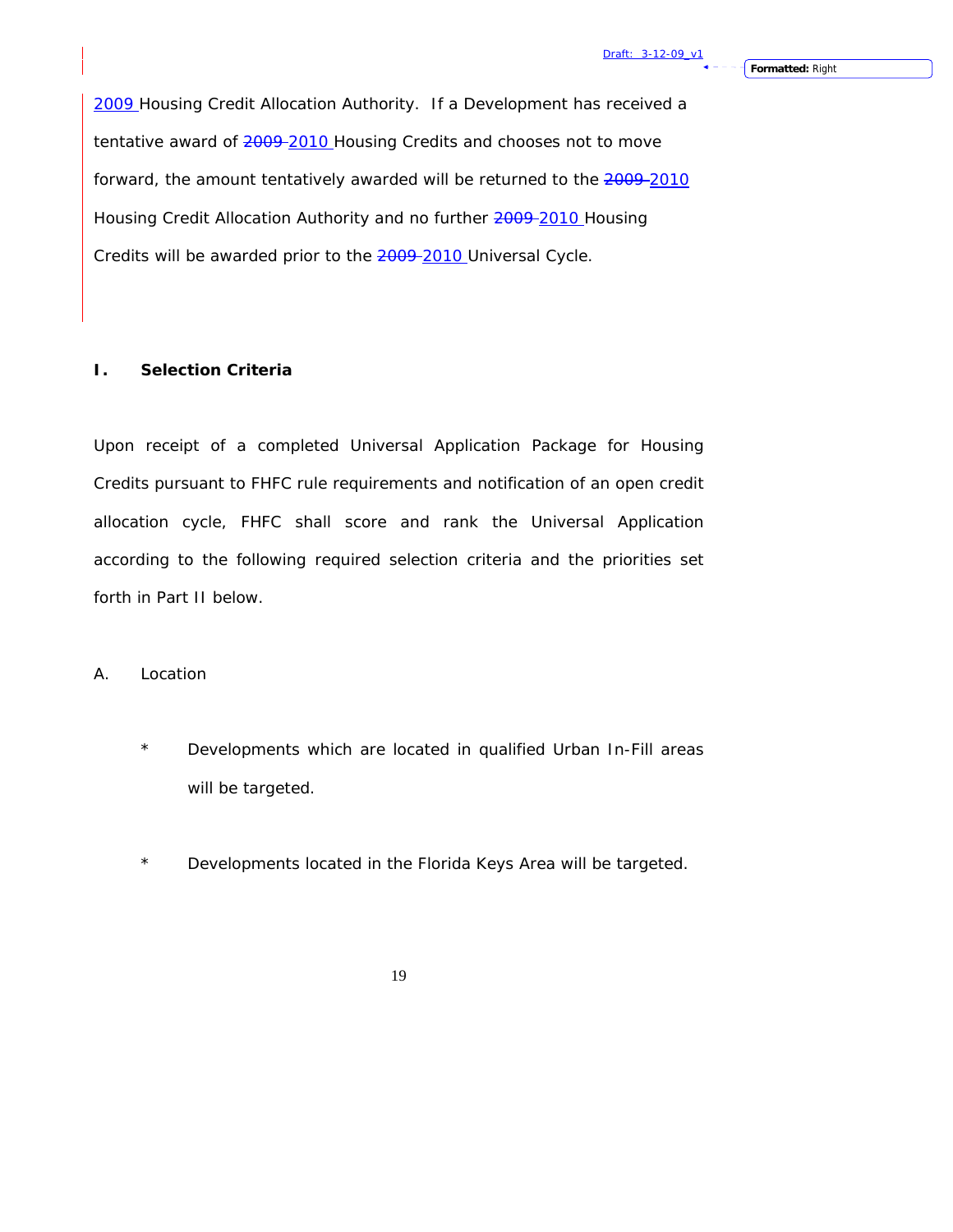- \* Counties within the state are divided into 3 groups according to population and housing needs. The geographic distribution plan will be in accordance with Section 5 herein.
- \* Specific criteria for the Geographic Set-Aside categories, the Florida Keys Area and the Urban In-Fill area qualifications are addressed in the Universal Application Package which is incorporated by reference in the FHFC rules.
- B. Housing Needs Characteristics:
	- \* Developments which meet state, regional and local housing needs will be targeted.
	- \* Developments which are designed to attract and serve the Elderly will be targeted.
	- \* Developments which are designed to attract and serve Farmworker/Commercial Fishing Worker families will be targeted.
	- \* Developments which are designed to attract and serve the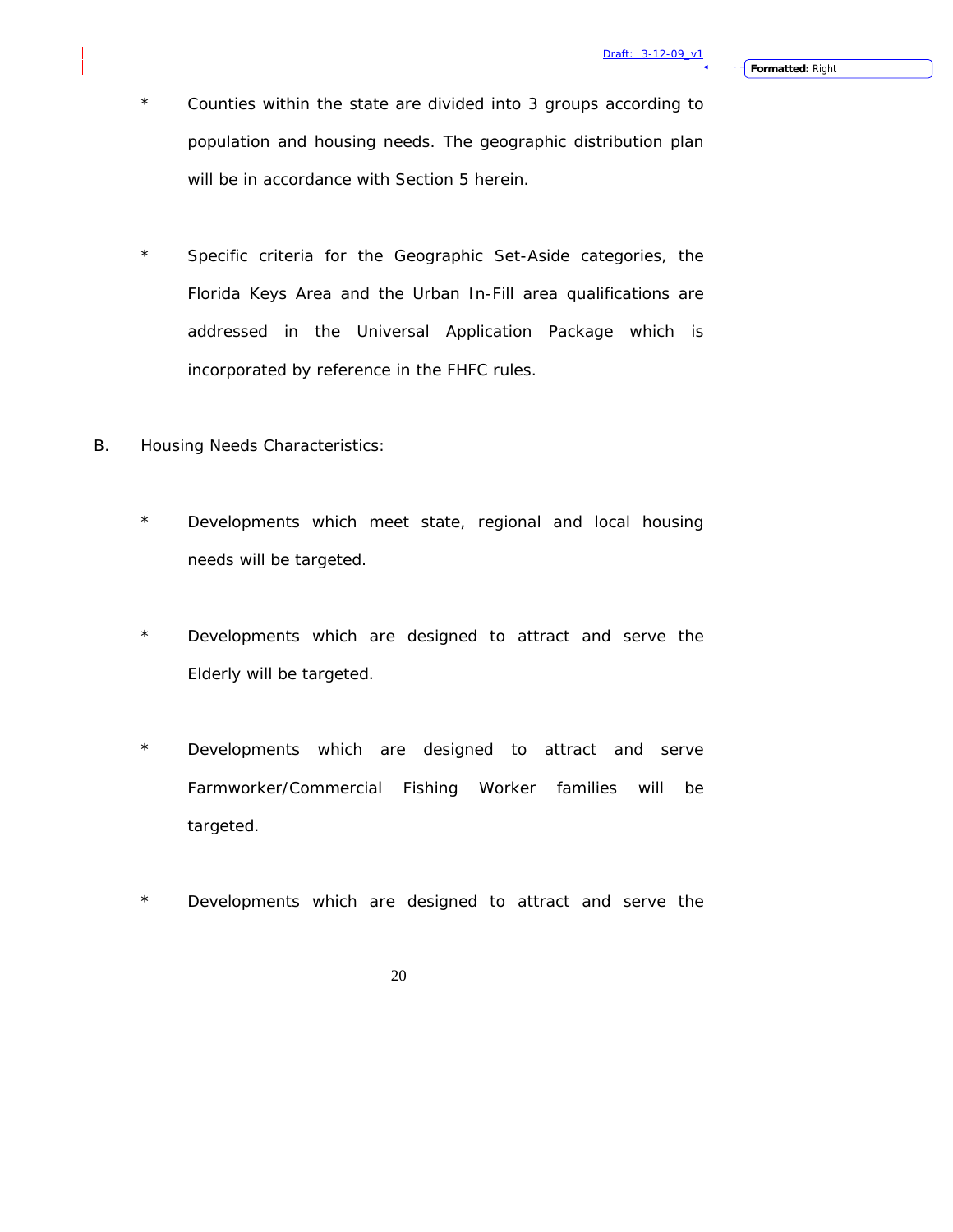Homeless will be targeted.

\* Developments which are 50 units or less will be targeted.

These categories are specifically addressed in the Universal Application Package which is incorporated in FHFC rules by reference.

- C. Development Characteristics:
	- \* Developments which offer the most efficiency in development and thereby the best and most efficient use of the Housing Credits will be targeted in the following categories:
		- Experience of Development Team
		- Development Funding, Feasibility and Economic Viability
		- Ability to Proceed
		- Construction Features and Amenities
		- Leveraging
		- Equity Realized from Sale of Credits
		- Energy Conservation
	- \* Developments which offer resident services and programs will be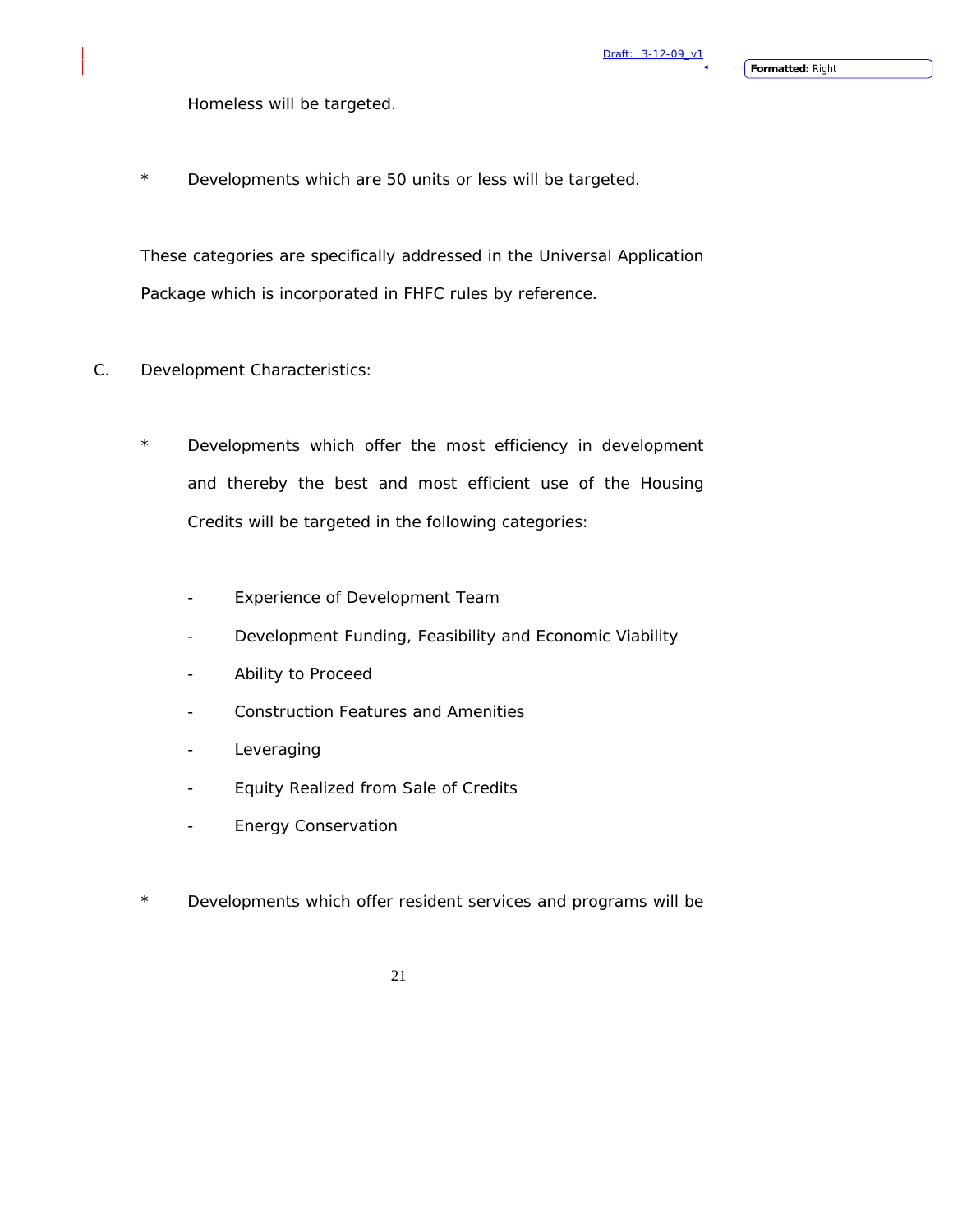**Formatted:** Right

**Formatted:** Indent: Left: 0.5",

**Formatted:** Indent: Left: 0.5",

Hanging: 0.5"

targeted.

- \* Developments which address family housing will be targeted.
- \* Developments which address Elderly housing will be targeted.
- \* Developments which address housing for the Homeless will be targeted. Hanging: 0.5"
- \* Developments which address the Preservation of existing affordable housing will be targeted. **Formatted:** Indent: Left: 0.5", Hanging: 0.5"
- Developments which address revitalization through the use of HOPE VI funding will be targeted.

These criteria are specifically addressed in the Universal Application Package which is incorporated in FHFC rules by reference.

- D. Sponsor Characteristics:
	- Both Non-Profit and for-profit Sponsors/Developers may participate in the program, other than the IRC requirement for a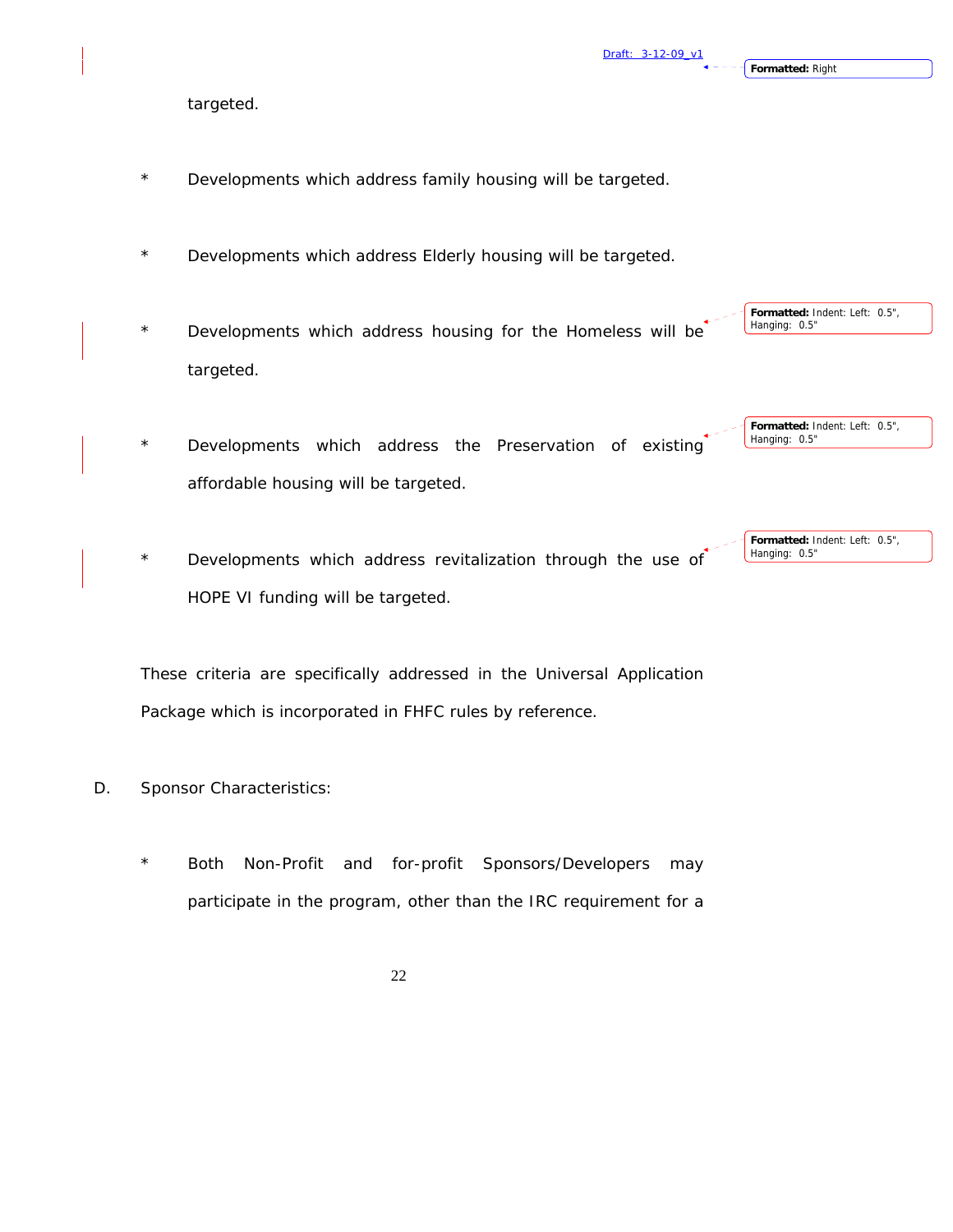10 percent Non-Profit goal.

- \* Applications will be rejected if the Applicant or Developer or any Principal, Affiliate or Financial Beneficiary of an Applicant or Developer, an Affiliate of the Applicant, a partner of a limited investment partnership, or a member of a limited liability company have existing Developments that fail to comply with Rule Chapter 67-48, F.A.C., Section 42 of the Internal Revenue Code, the recorded Extended Use Agreement, or other FHFC programs.
- \* If any Applicant, an or any Affiliate of an Applicant, a partner of a limited investment partnership, or a member of a limited liability company is determined by FHFC to have engaged in fraudulent actions or to have deliberately materially misrepresented information within the current Application or in any previous Applications for financing or Housing Credits administered by FHFC, the Applicant and any of the Applicant's Affiliates will be ineligible to apply for any program administered by the FHFC for a period of two (2) years, which will begin from the date the Board approves the disqualification of the Applicant's Application.
	- 23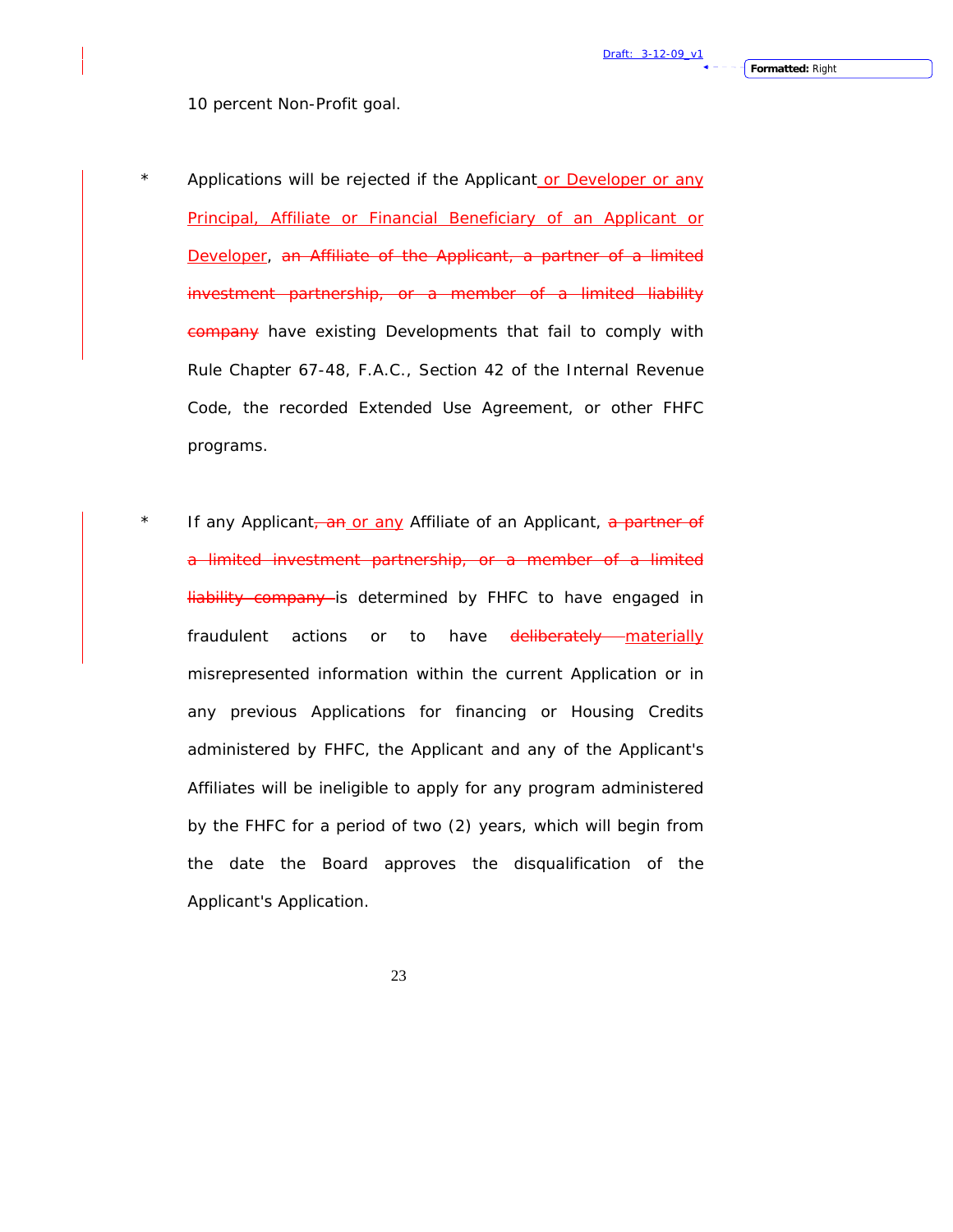**Formatted:** Indent: Left: 0.5",

**Formatted:** Indent: Left: 0.5",

**Formatted:** Indent: Left: 0.5"

Hanging: 0.5"

- Developments which are located in Urban In-Fill areas will be targeted.
- \* Developments financed with HOPE VI funds will be targeted.

These criteria are addressed in the Universal Application Package which is incorporated in FHFC rules by reference.

- E. Tenant Populations With Special Housing Needs:
	- \* Developments which will serve the Elderly will be targeted.
	- Developments which will serve Farmworker/Commercial Fishing Worker families will be targeted.
	- \* Developments which will serve the Homeless will be targeted.

Developments which will serve Special Needs Households will be targeted. Hanging: 0.5"

These criteria are specifically addressed in the Universal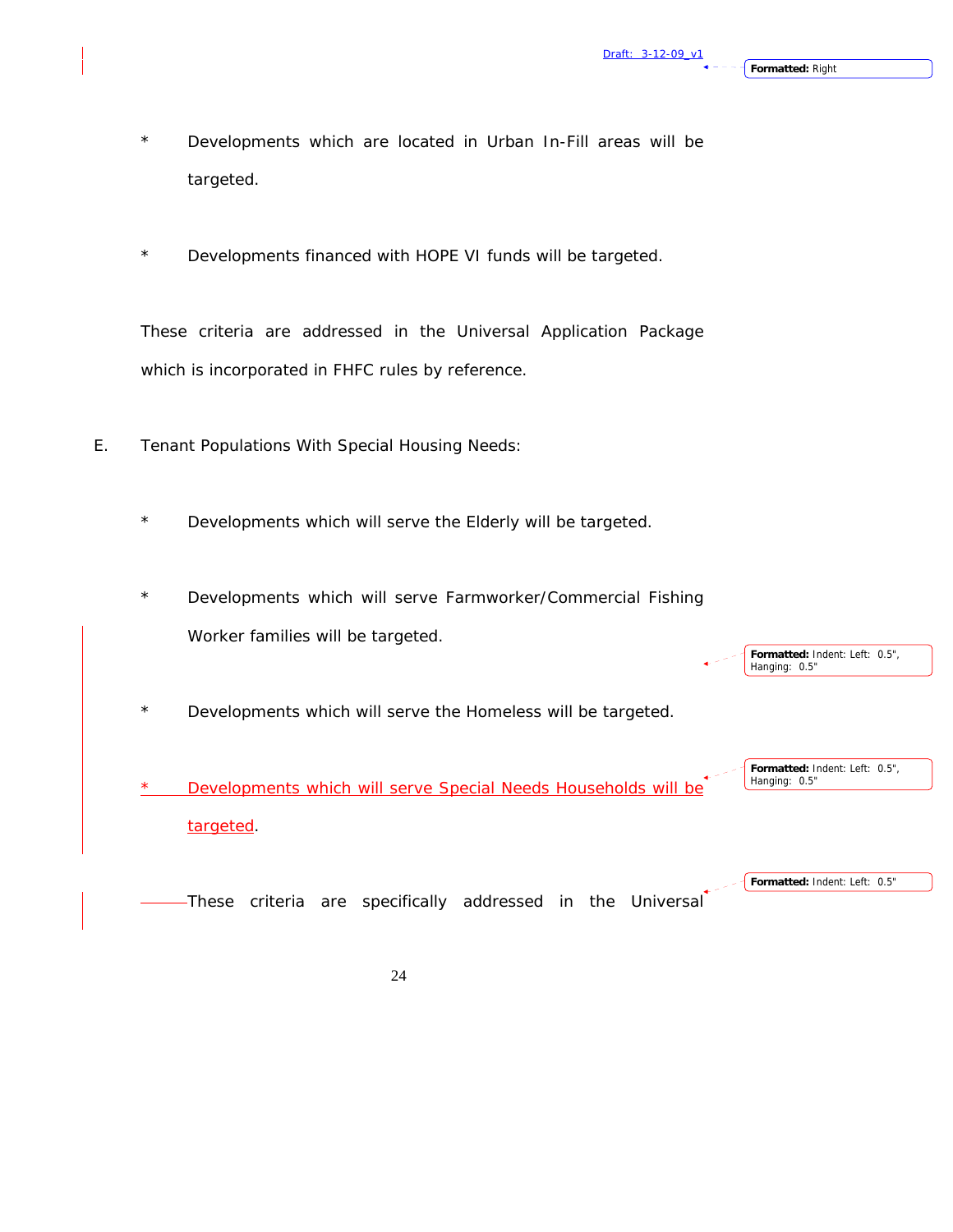Application Package which is\_incorporated in FHFC rules by reference.

- F. Tenant Populations of Individuals with Children:
	- \* Developments that have amenities and resident programs that service families with children are specifically targeted.

This criterion is specifically addressed in the Universal Application Package which is incorporated in FHFC rules by reference.

- G. Public Housing Waiting Lists:
	- \* Developments are required to actively seek persons on public housing waiting lists.

This criterion is specifically addressed in the Universal Application Package as a threshold requirement and is incorporated in FHFC rules by reference.

H. Developments Intended for Eventual Resident Ownership: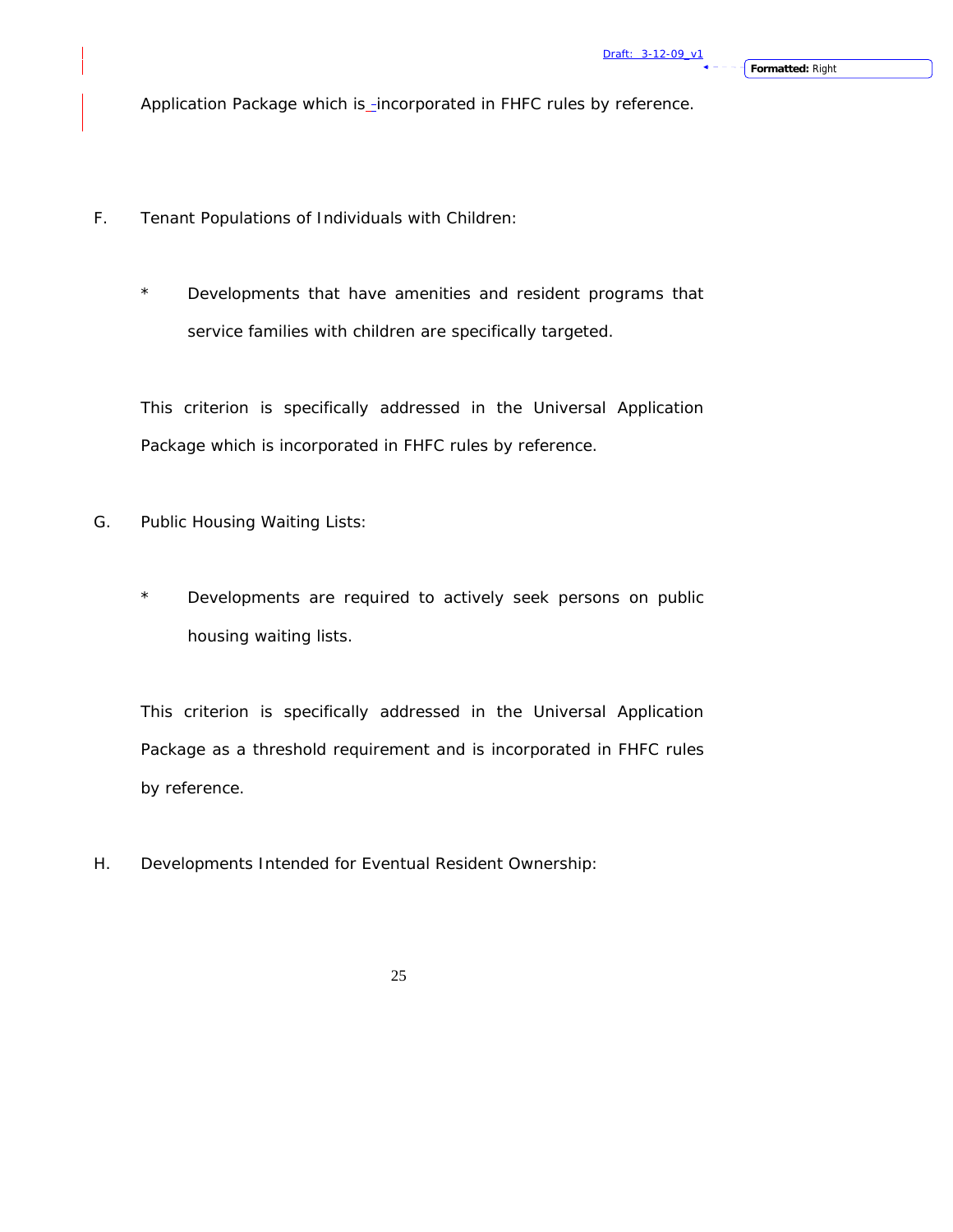\* Developments which provide specific programs for enabling residents to purchase a unit in the Development will be targeted.

This criterion is specifically addressed in the Universal Application Package which is incorporated in FHFC rules by reference.

#### **II. Priorities**

A. Developments which will serve the Elderly, the Homeless, Families, Farmworkers/Commercial Fishing Workers, Developments financed with USDA RD 514 and/or RD 516 or with USDA RD 515, Developments financed with HOPE VI funds, Developments located in the Florida Keys Area or Developments which are located in an Urban In-Fill area, and Developments classified as Preservation, will be targeted.

These criteria are addressed in the Universal Application Package which is incorporated in FHFC rules by reference and in Sections 1, 2, 3, and 7 above.

B. Developments which will serve the lowest income families will be targeted.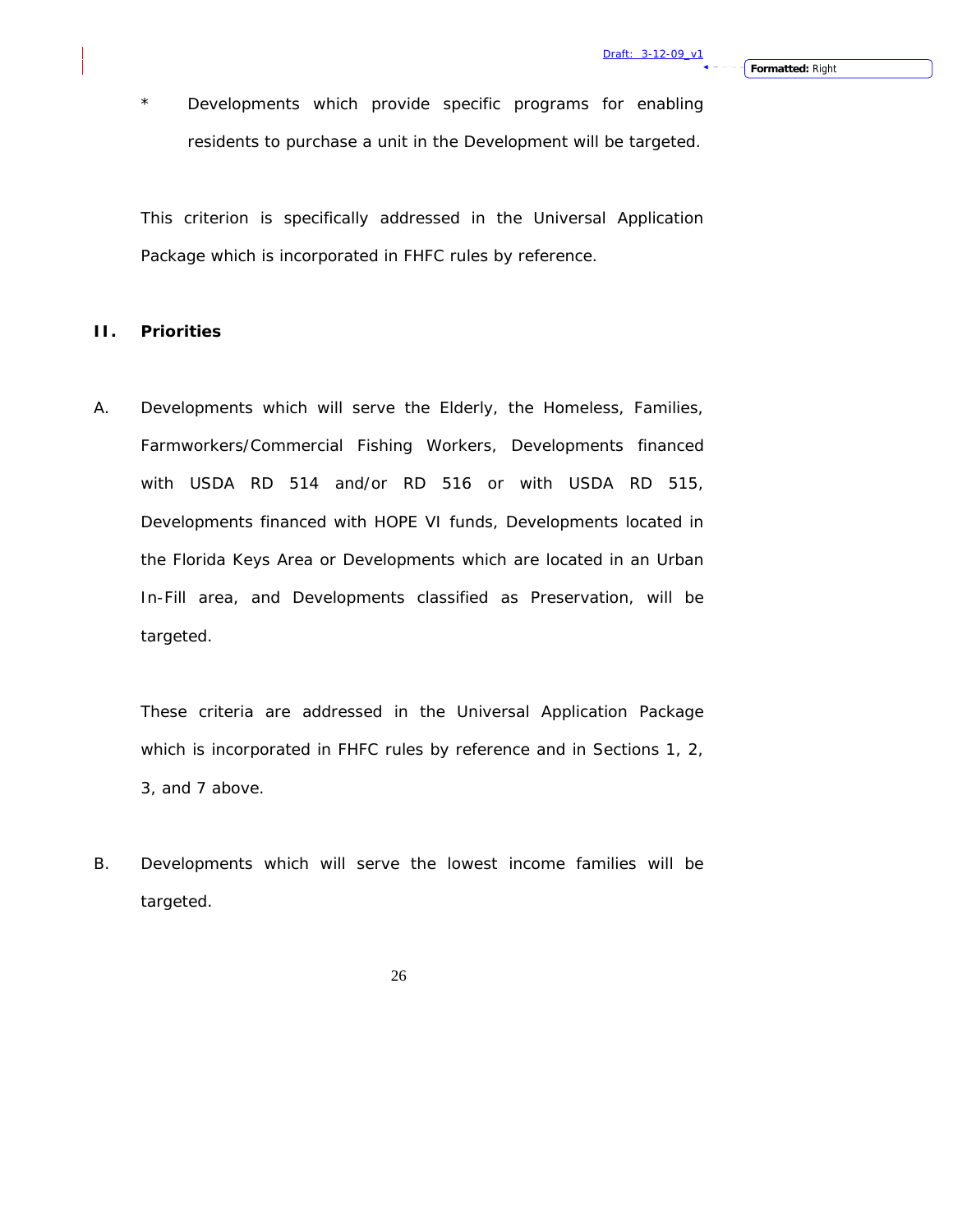This criterion is addressed in the Universal Application Package which is incorporated in FHFC rules by reference.

- C. Developments which will waive the option to convert the set aside units to market after year 14 and extend the set-aside period beyond the required 30-year period will be targeted.
	- \* A commitment to waive the option to convert after year 14 and to set-aside units beyond the required 30-year period is awarded points on a pro-rata basis. The minimum additional set-aside period is 1 year and the maximum additional set-aside period is 20 years, for a maximum total length of 50 years.

This criterion is addressed in the Universal Application Package and is incorporated in FHFC rules by reference.

D. Developments located in qualified census tracts, the development of which contributes to a concerted community revitalization plan will be targeted.

This criterion is addressed in the Universal Application Package which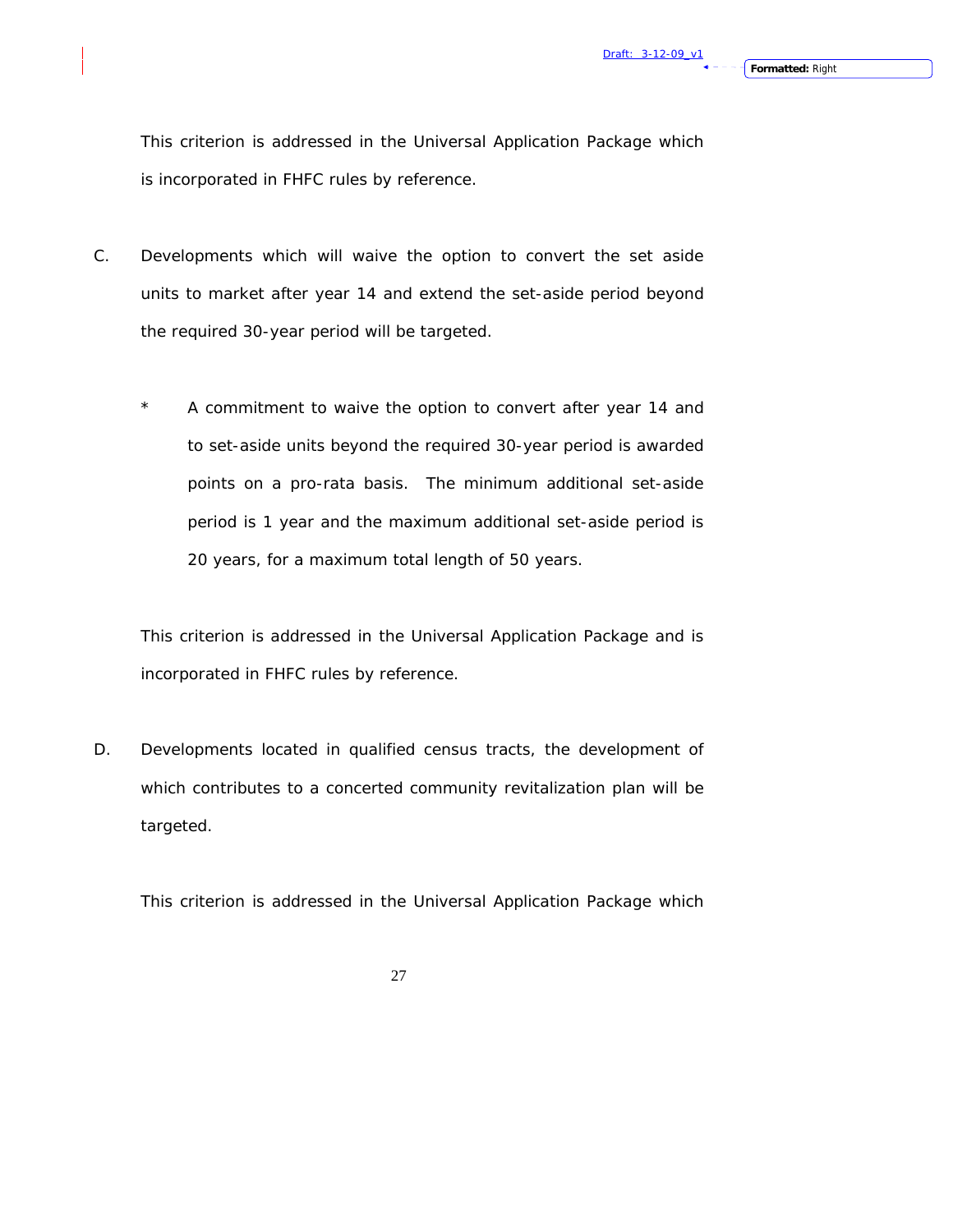is incorporated in FHFC rules by reference.

E. Developments which require the least amount of Housing Credits to produce an affordable unit will be targeted.

This criterion is specifically addressed in the Universal Application Package which is incorporated in FHFC rules by reference.

- F. The FHFC will initially allocate not less than  $125$  percent (as described in Section 6 of this QAP) of the state's Allocation Authority to Developments involving qualified, Non-Profit Applicants, provided they are Non-Profits organized under Chapter 617, Florida Statutes, or similar state statute if incorporated outside Florida, and as set forth in Section 42(h)(5) of the Internal Revenue Code, as amended, and Rule Chapter 67-48, Florida Administrative Code.
- G. The order of funding is: Florida Keys Area Developments, Developments selected for SAIL tentative funding within the SAIL Homeless Special Set-Aside, Preservation Developments, RD Developments, two (2) Farmworker/Commercial Fishing Worker Developments, one (1) HOPE VI Development, two (2) Urban In-Fill Developments, one (1) Elderly Development which may consist of an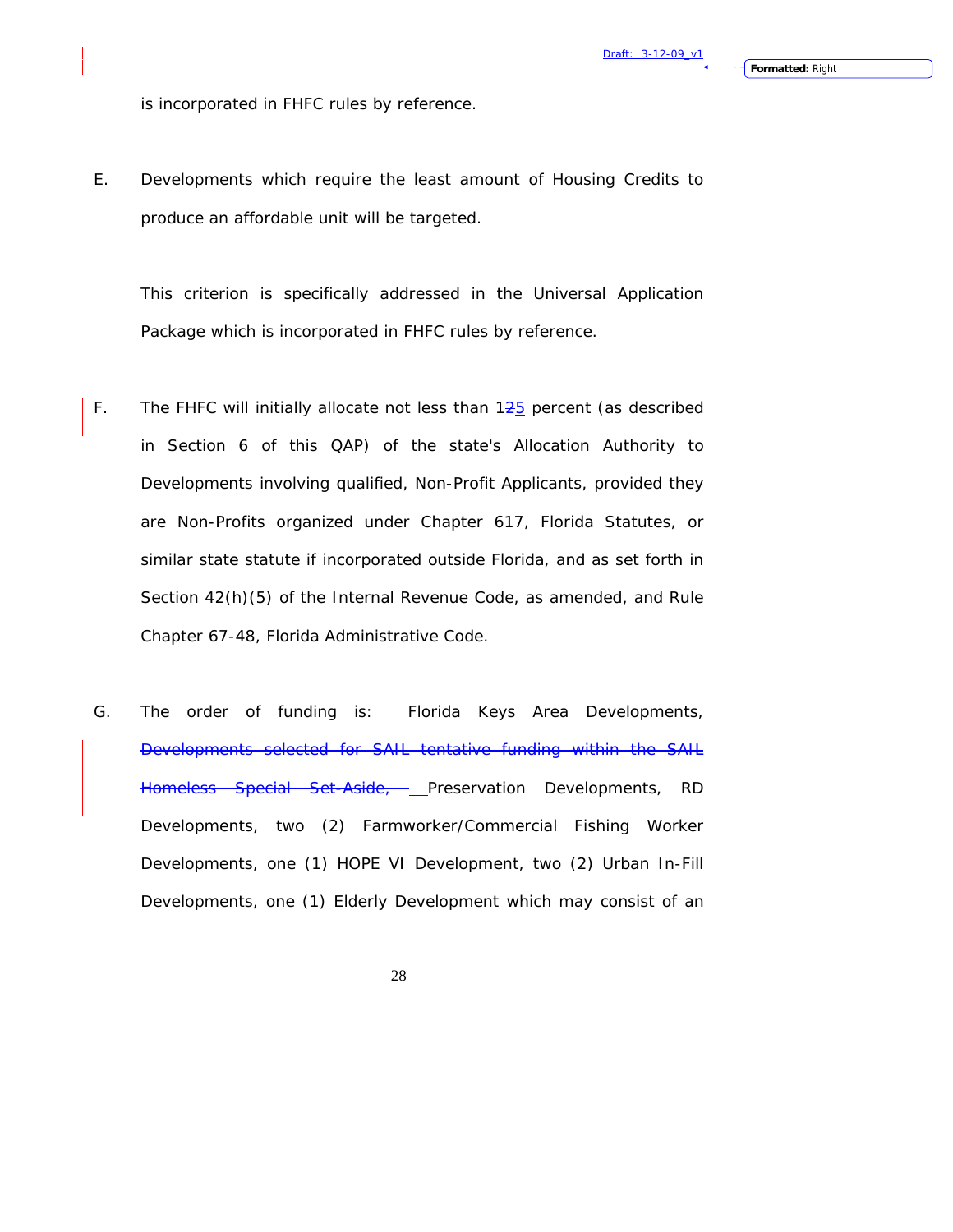Assisted Living Facility, two (2) Homeless Developments, meeting the 125 percent Non-Profit goal, Small County Geographic Set-Aside Developments, Medium County Geographic Set-Aside Developments, and then, Large County Geographic Developments. The goal of allocating Housing Credits to two (2) Farmworker/Commercial Fishing Worker Developments, one (1) HOPE VI Development, two (2) Urban In-Fill Developments, one (1) Elderly Development, two (2) Homeless Developments, and 125 percent of the Allocation Authority to Non-Profit Applicants can be met or partially met when allocating credits to Applications within the SAIL Homeless Special Set-Aside, the HC Florida Keys Area Special Set-Aside, the HC Preservation Special Set-Aside or the HC RD Special Set-Aside.

H. Provided they are consistent with the QAP, the decisions of the Board of Directors of FHFC regarding Binding Commitments or the allocation of Housing Credits are solely within the discretion of the Board and shall be considered final.

# **III. Application of the Plan to Tax-Exempt Bond-Financed and Noncycle Developments**

A. Bond Financed Developments: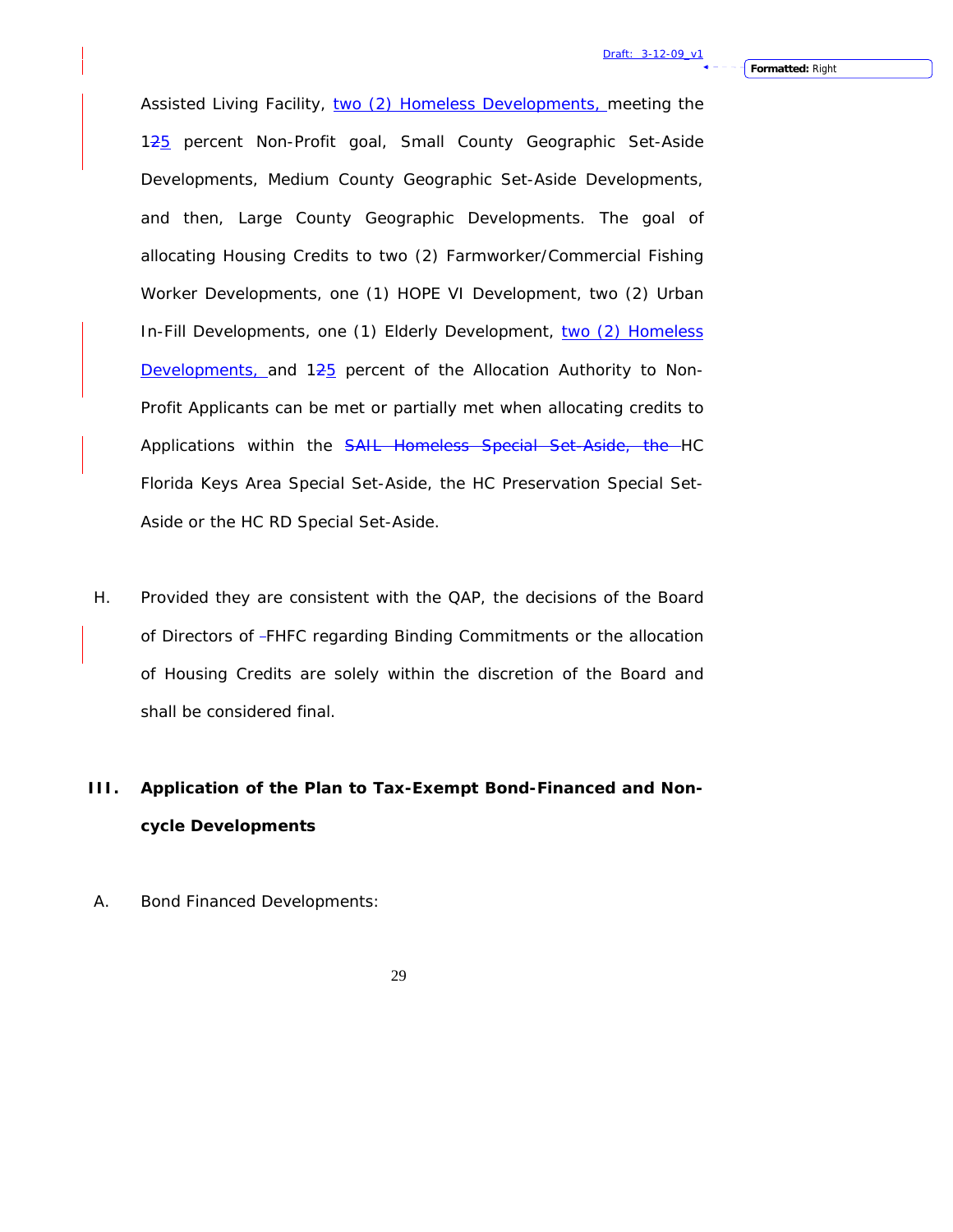Developments financed with tax-exempt bonds subject to volume cap are required to meet FHFC minimum Housing Credit guidelines to qualify and be eligible for a Housing Credit analysis. If 50 percent or more of the aggregate basis of a Development's building(s) and the land on which such building(s) are located is financed with volume cap tax-exempt bonds, the Housing Credits are issued at the federal level rather than as part of the State's allocation authority and these Developments are not subject to the FHFC ranking and scoring process as set forth in Sections I and II above; however, they must meet the minimum threshold

criteria, as follows:

Developments that receive tax-exempt bonds issued by the Florida Housing Finance Corporation will be deemed to have met the minimum threshold criteria by successfully completing a request for Housing Credits in their bond Application.

All other bond-financed Developments must meet minimum threshold requirements, must submit a complete Universal Application by the date specified in Rule Chapter 67-48, Florida Administrative Code, and must achieve an Application score of at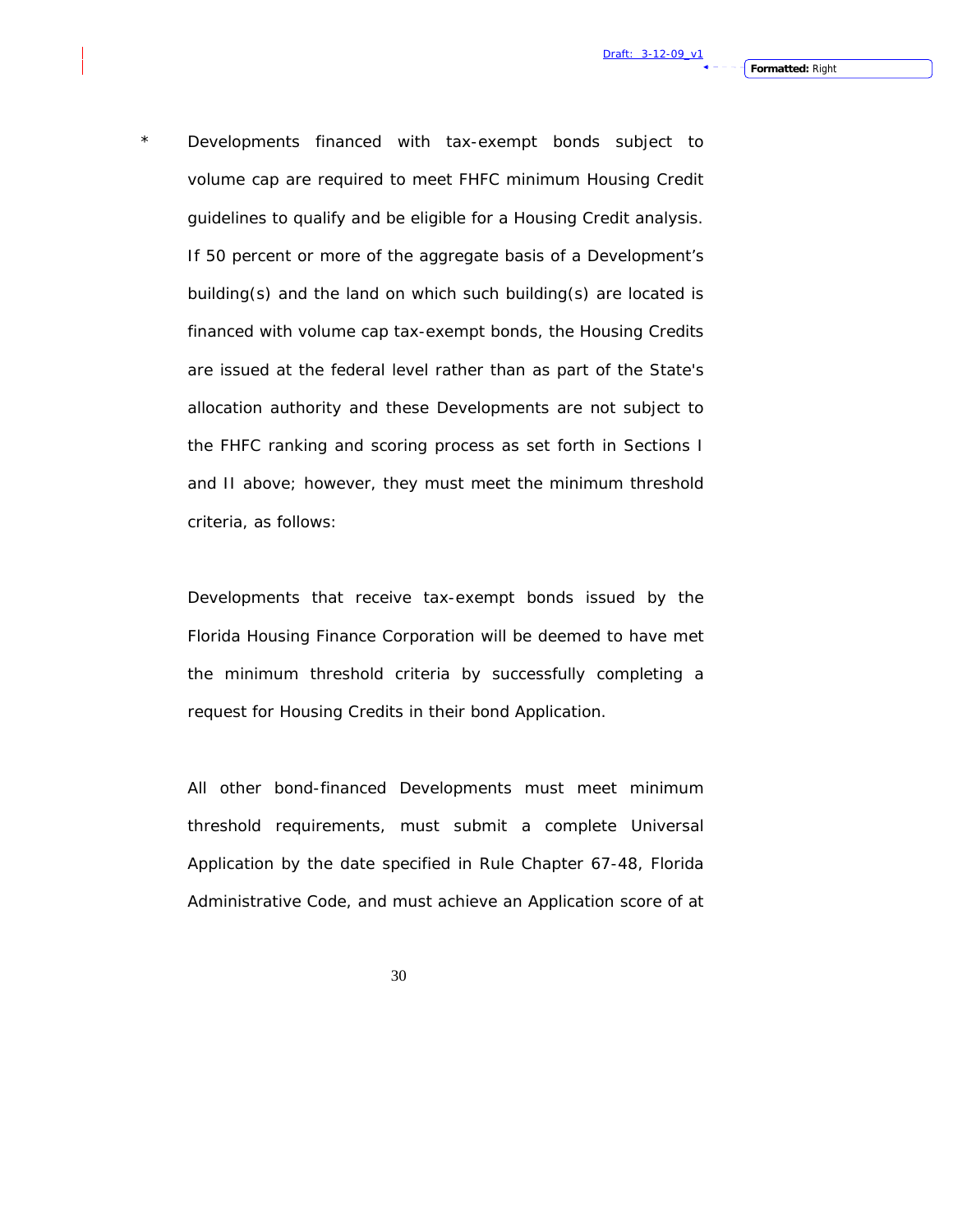## least 45-50 points.

These bond-financed Developments are subject to all other provisions of Rule Chapter 67-48, Florida Administrative Code, including, but not limited to, the compliance monitoring requirements set forth in Part IV of this plan below.

- B. Non-cycle Developments:
	- \* If time constraints preclude the conduct of an additional open credit allocation cycle and Housing Credit Allocation Authority remains available to FHFC after the allocation of credits to all Developments which (i) apply in an open credit allocation cycle, (ii) meet the minimum threshold requirements, and (iii) are evaluated in accordance with the criteria set forth in Parts I and II above, FHFC may allocate credit to any Development which meets the minimum threshold requirements stated in the QAP.

### **IV. Compliance**

A. All Housing Credit Developments will be monitored by FHFC or its appointee. Detailed compliance requirements are set forth in Rule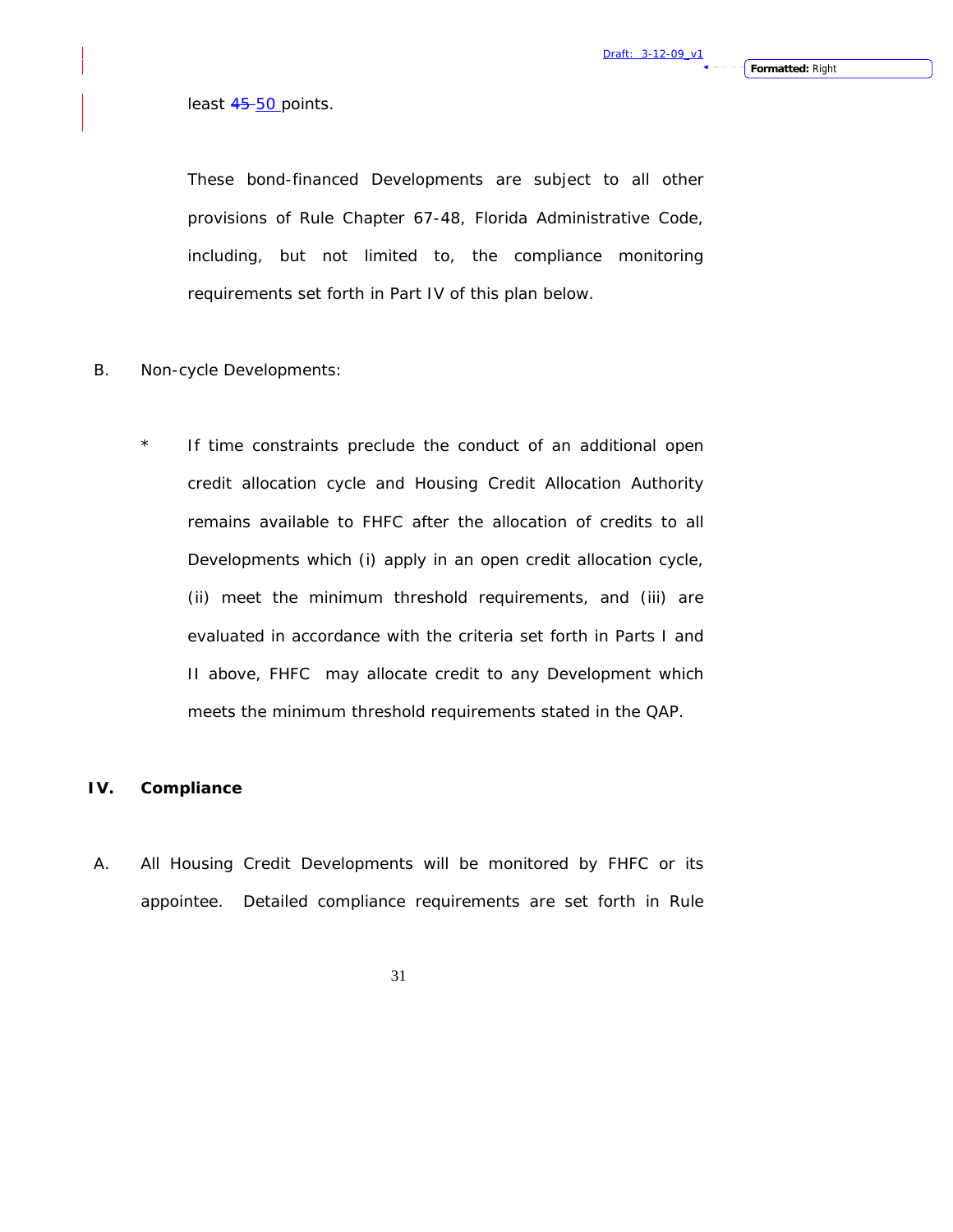Chapter 67-53, Florida Administrative Code, and in 26 CFR Part 1 Section 1.42-5.

FHFC, or its legal representative, shall conduct on-site Development inspections periodically.

**FHFC will monitor USDA-RD (formerly FmHA) Developments in** conjunction with USDA-RD (formerly FmHA) headquarters.

FHFC, or its legal representative, may conduct additional on-site Development inspections at any time during the Compliance Period without prior notice to the affected Housing Credit recipient(s).

B. All Housing Credit recipients shall submit a certified Annual Report to include the number of set-aside units and the rents assessed for these units. Occupancy reports must be submitted and shall include an accounting of the set-aside units. Ten percent of the income certifications and recertifications completed since the last report must be attached.

All Housing Credit recipients shall maintain, as part of the official